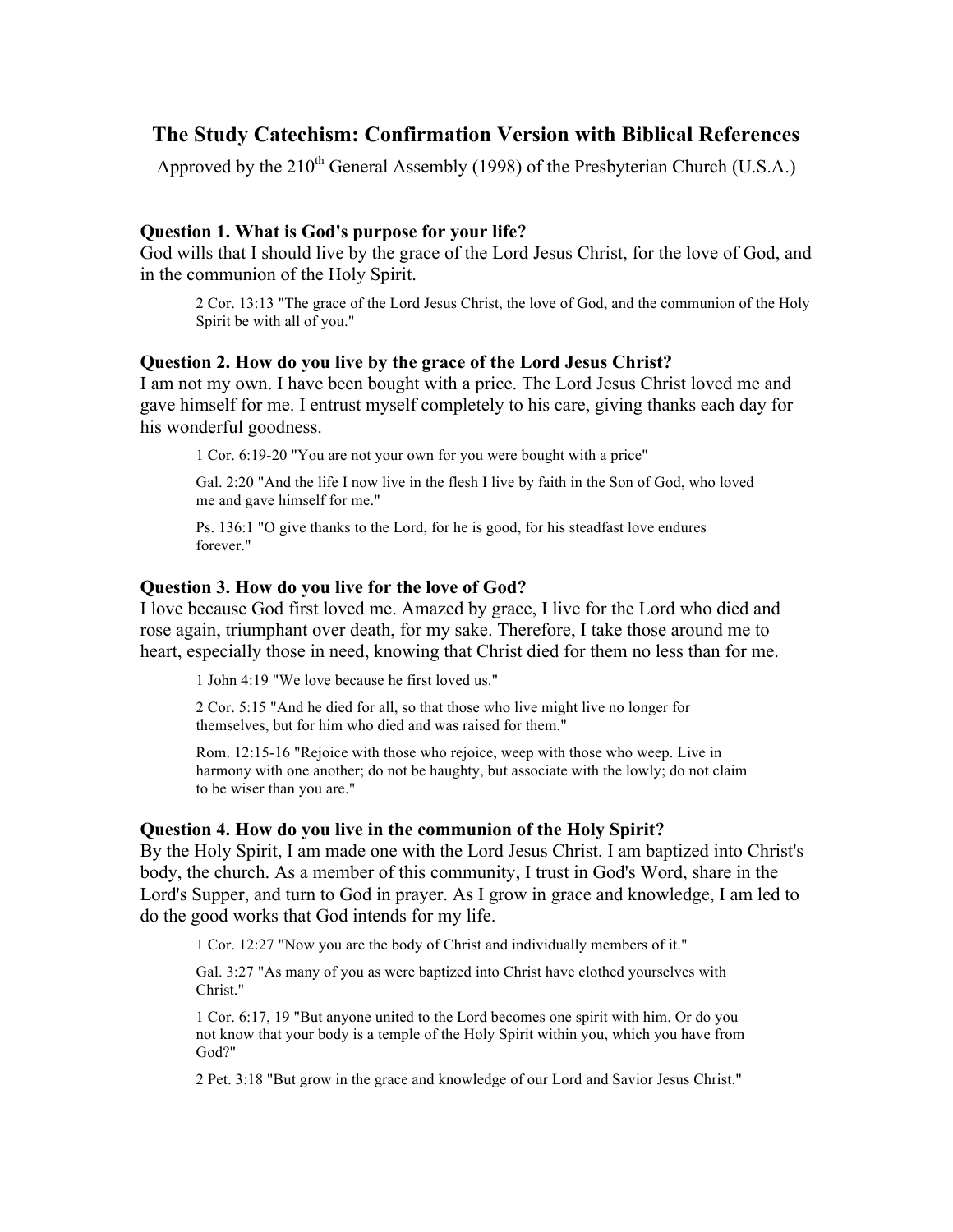Eph. 2:10 "For we are what he has made us, created in Christ Jesus for good works, which God prepared beforehand to be our way of life."

# **I. The Apostles' Creed**

#### **Question 5. What does a Christian believe?**

All that is promised in the gospel. A summary is found in the Apostles' Creed, which affirms the main content of the Christian faith.

John 20:31 "But these are written so that you may come to believe that Jesus is the Messiah, the Son of God, and that through believing you may have life in his name."

### **Question 6. What is the first article of the Apostles' Creed?**

"I believe in God the Father Almighty, Maker of heaven and earth."

# **Question 7. What do you believe when you confess your faith in "God the Father Almighty"?**

That God is a God of love, and that God's love is powerful beyond measure.

Lam. 3:22 "The steadfast love of the Lord never ceases, his mercies never come to an end."

Song 8:7 "Many waters cannot quench love, neither can floods drown it. If one offered for love all the wealth of one's house, it would be utterly scorned."

1 John 4:8 "Whoever does not love does not know God, for God is love."

#### **Question 8. How do you understand the love and power of God?**

Through Jesus Christ. In his life of compassion, his death on the cross, and his resurrection from the dead, I see how vast is God's love for the world — a love that is ready to suffer for our sakes, yet so strong that nothing will prevail against it.

John 3:16 "For God so loved the world that he gave his only Son, so that everyone who believes in him may not perish but may have eternal life."

Heb. 1:3 "He is the reflection of God's glory and the exact imprint of God's very being."

1 John 4:9 "God's love was revealed among us in this way: God sent his only Son into the world so that we might live through him."

Matt. 9:36 "When he saw the crowds, he had compassion for them, because they were harassed and helpless, like sheep without a shepherd."

Ps. 106:8 "Yet he saved them for his name's sake, so that he might make known his mighty power."

### **Question 9. What comfort do you receive from this truth?**

This powerful and loving God is the one whose promises I may trust in all the circumstances of my life, and to whom I belong in life and in death.

Ps. 12:6 "The promises of the Lord are promises that are pure, silver refined in a furnace on the ground, purified seven times."

Rom. 8:38-39 "For I am convinced that neither death, nor life, nor angels, nor rulers, nor things present, nor things to come, nor powers, nor height, nor depth, nor anything else in all creation, will be able to separate us from the love of God in Christ Jesus our Lord."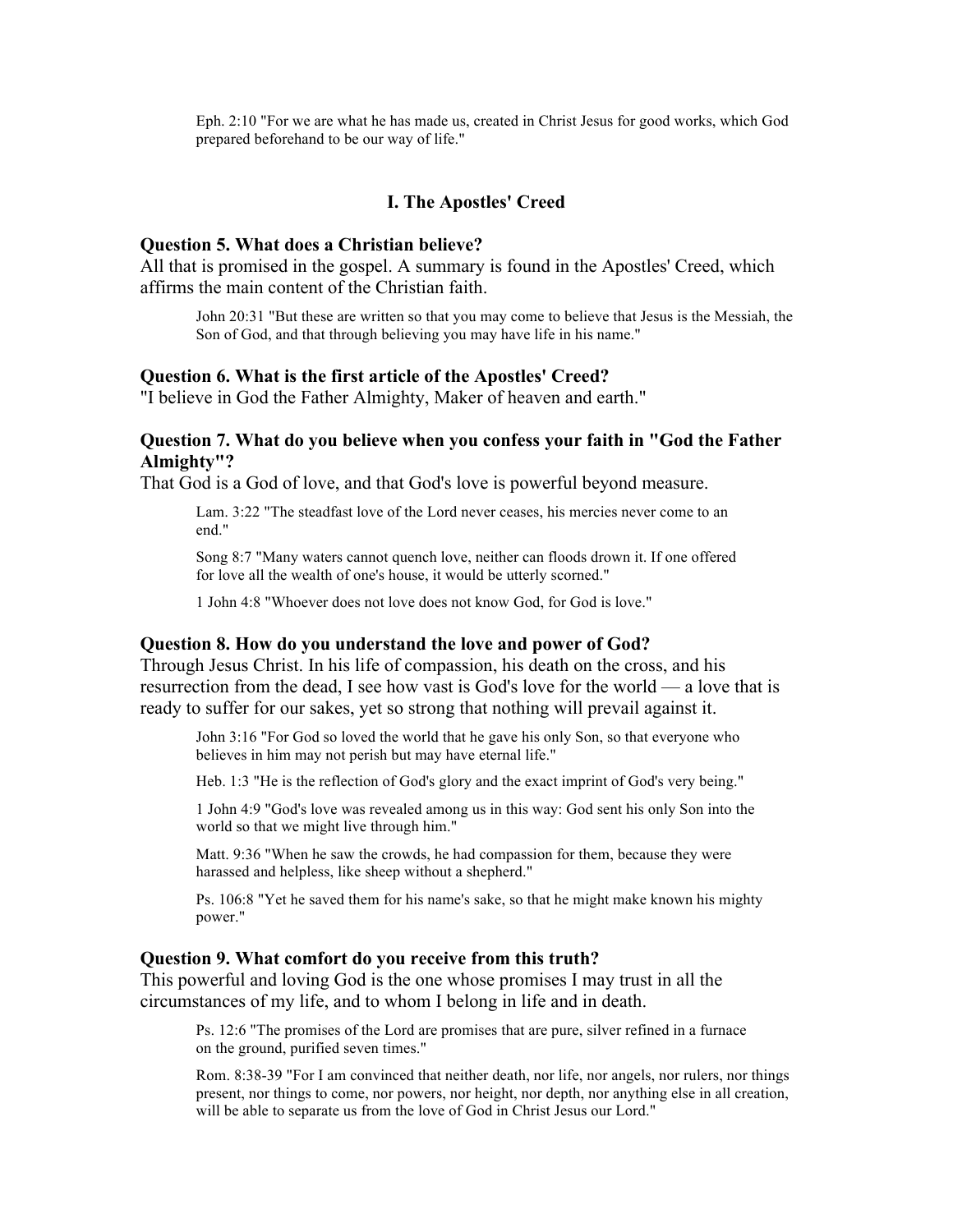### **Question 10. Do you make this confession by yourself?**

No. With all those before me who have loved the Lord Jesus Christ, and with all who serve him on earth here and now, I confess my faith in this loving and powerful God.

Heb. 12:1 "Therefore, since we are surrounded by so great a cloud of witnesses, let us also lay aside every weight and the sin that clings so closely, and let us run with perseverance the race that is set before us."

Rom. 1:12 "So that we may be mutually encouraged by each other's faith, both yours and mine."

# **Question 11. When the creed speaks of "God the Father," does it mean that God is male?**

No. Only creatures having bodies can be either male or female. But God has no body, since by nature God is Spirit. Holy Scripture reveals God as a living God beyond all sexual distinctions. Scripture uses diverse images for God, female as well as male.

Is. 49:15 "Can a woman forget her nursing child, or show no compassion for the child of her womb? Even these may forget, yet I will not forget you."

Is. 66:13 "As a mother comforts her child, so I will comfort you; you shall be comforted in Jerusalem."

Matt. 23:37 "Jerusalem, Jerusalem, the city that kills the prophets and stones those who are sent to it! How often have I desired to gather your children together as a hen gathers her brood under her wings, and you were not willing!"

### **Question 12. Why then does the creed speak of God the Father?**

Because God is identified in the New Testament as the Father of our Lord Jesus Christ.

Rom. 1:7 "To all God's beloved in Rome, who are called to be saints: Grace to you and peace from God our Father and the Lord Jesus Christ."

John 14:9-10 "Jesus said to him, "Have I been with you all this time, Philip, and you still do not know me? Whoever has seen me has seen the Father. How can you say, 'Show us the Father'? Do you not believe that I am in the Father and the Father is in me? The words that I say to you I do not speak on my own; but the Father who dwells in me does his works."

John 17:24 "Father, I desire that those also, whom you have given me, may be with me where I am, to see my glory, which you have given me because you loved me before the foundation of the world."

John 1:12 "To all who received him, who believed in his name, he gave power to become children of God."

Gal. 4:6 "Because you are children, God has sent the Spirit of his Son into our hearts, crying, 'Abba! Father!'"

### **Question 13. When you confess God as our Father, do you mean that men should dominate women?**

No. All human beings, male or female, ought to conform their lives to the love, humility and kindness of God. In fact God calls women and men to all ministries of the church. Any abuse or domination in human relationships is a direct violation of God's Fatherhood.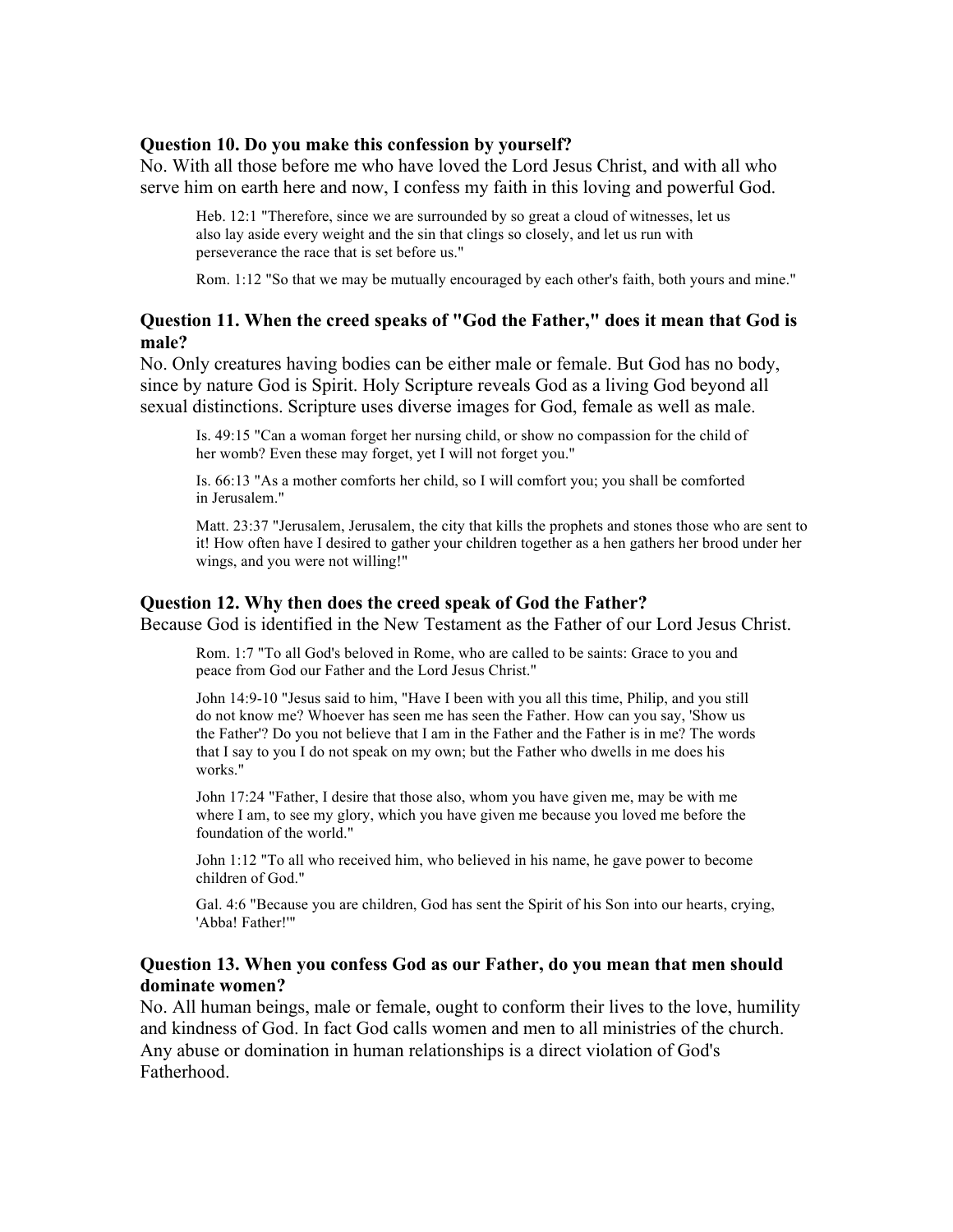Gal. 3:28 "There is no longer Jew or Greek, there is no longer slave or free, there is no longer male and female; for all of you are one in Christ Jesus."

Eph. 5:21 "Be subject to one another out of reverence for Christ."

## **Question 14. If God's love is so powerful, why is there evil in the world?**

No one can say why, for evil is a terrible mystery. Still, we know that God's triumph over evil is certain. Our Lord Jesus Christ, crucified and risen, is himself God's promise that suffering will come to an end, that death shall be no more, and that all things will be made new.

Ps. 23:4 "Even though I walk through the darkest valley, I fear no evil; for you are with me; your rod and your staff—they comfort me."

1 Pet. 1:3 "Blessed be the God and Father of our Lord Jesus Christ! By his great mercy he has given us a new birth into a living hope through the resurrection of Jesus Christ from the dead."

2 Pet. 3:13 "But, in accordance with his promise, we wait for new heavens and a new earth, where righteousness is at home.

Rom. 8:21 "The creation itself will be set free from its bondage to decay and will obtain the freedom of the glory of the children of God."

Job 19:25 "For I know that my Redeemer lives, and that at the last he will stand upon the earth."

# **Question 15. What do you believe when you say that God is "Maker of heaven and earth"?**

First, that God called heaven and earth, with all that is in them, into being out of nothing. Second, that God rules and supports the creation in perfect wisdom, according to God's eternal purpose.

Rev. 4:11 "You are worthy, our Lord and God, to receive glory and honor and power, for you created all things, and by your will they existed and were created."

Gen. 1:1 "In the beginning God created the heavens and the earth."

Heb. 11:3 "By faith we understand that the worlds were prepared by the word of God, so that what is seen was made from things that are not visible."

### **Question 16. Did God need to make the world?**

No. God would still be God even if heaven and earth had never been made.

Acts 17:24-25 "The God who made the world and everything in it, he who is Lord of heaven and earth, does not live in shrines made by human hands, nor is he served by human hands, as though he needed anything, since he himself gives to all mortals life and breath and all things."

### **Question 17. Why then did God create the world?**

God's creation of the world was an act of grace. God granted existence to the world simply in order to bless it. God created the world to reveal God's glory, to share the love and freedom at the heart of God's being, and to give us eternal life in fellowship with God.

Ps. 19:1 "The heavens are telling the glory of God; and the firmament proclaims his handiwork."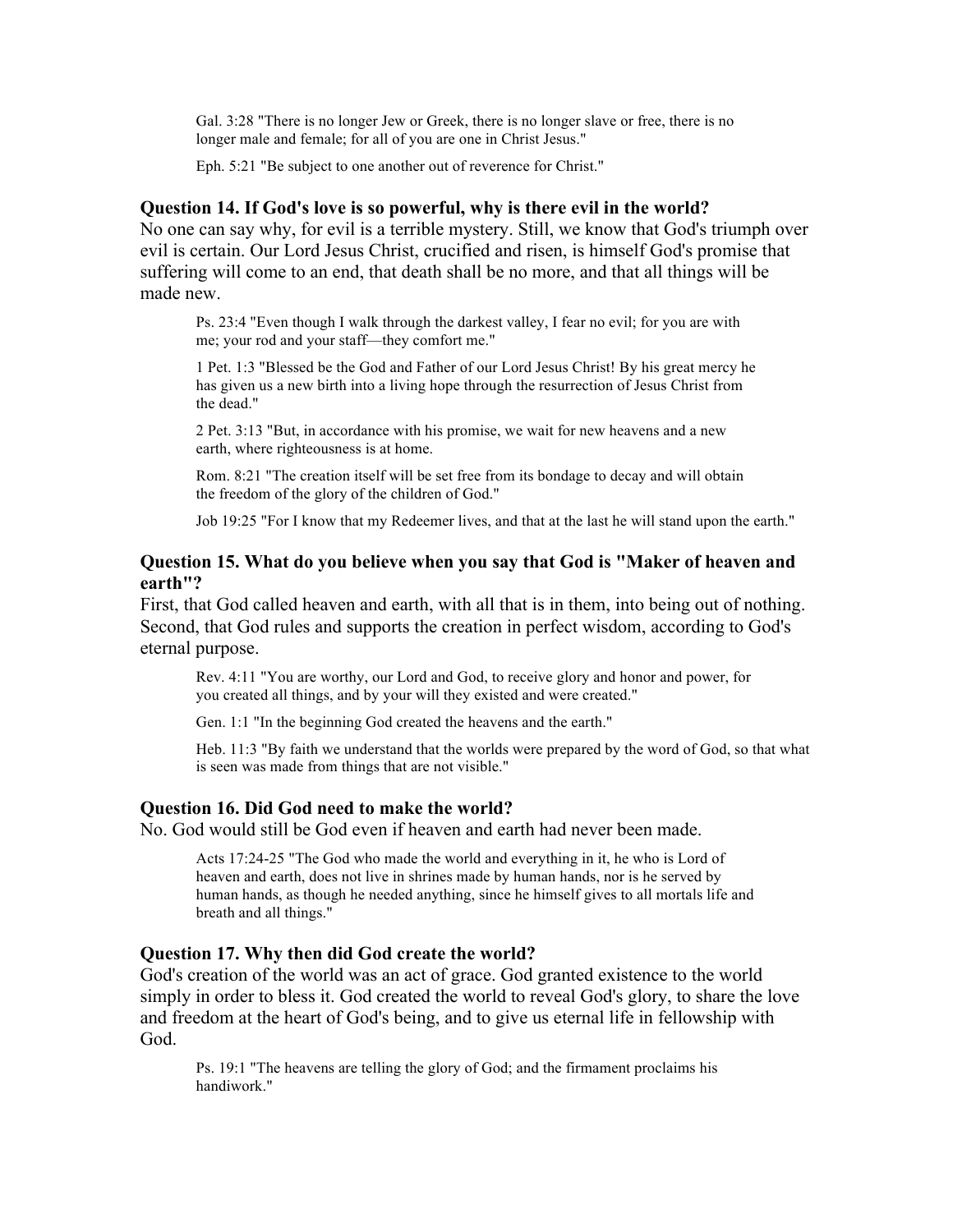2 Cor. 3:17 "Now the Lord is the Spirit, and where the Spirit of the Lord is, there is freedom."

Ps. 67:6-7 "The earth has yielded its increase; God, our God, has blessed us. May God continue to bless us; let all the ends of the earth revere him."

Eph. 1:3-4 "Blessed be the God and Father of our Lord Jesus Christ, who has blessed us in Christ with every spiritual blessing in the heavenly places, just as he chose us in Christ before the foundation of the world to be holy and blameless before him in love."

John 3:36 "Whoever believes in the Son has eternal life."

# **Question 18. Does your confession of God as Creator contradict the findings of modern science?**

No. Natural science has much to teach us about the particular mechanisms of nature, but it is not equipped to answer questions about ultimate reality. Nothing basic to the Christian faith contradicts the findings of modern science, nor does anything essential to modern science contradict the Christian faith.

John 1:1-3 "In the beginning was the Word, and the Word was with God, and the Word was God. He was in the beginning with God. All things came into being through him, and without him not one thing came into being."

# **Question 19. What does it mean to say that human beings are created in the image of God?**

God created us to live together in love and freedom — with God, with one another, and with the world. We are created to be loving companions of others so that something of God's goodness may be reflected in our lives.

Gen. 1:26 "Then God said, 'Let us make humankind in our image, according to our likeness; and let them have dominion over the fish of the sea, and over the birds of the air, and over the cattle, and over all the wild animals of the earth, and over every creeping thing that creeps upon the earth.'"

Gen. 1:27 "So God created humankind in his image, in the image of God he created them; male and female he created them."

### **Question 20. What does our creation in God's image reflect about God?**

Our being created for loving relationships is a reflection of the Holy Trinity. In the mystery of the one God, the three divine persons — Father, Son and Holy Spirit — live eternally in perfect love and freedom.

Luke 3:21-22 "Now when all the people were baptized, and when Jesus also had been baptized and was praying, the heaven was opened, and the Holy Spirit descended upon him in bodily form like a dove. And a voice came from heaven, 'You are my Son, the Beloved; with you I am well pleased.'"

John 1:18 "No one has ever seen God. It is God the only Son, who is close to the Father's heart, who has made him known."

John 5:19 "Jesus said to them, "Very truly, I tell you, the Son can do nothing on his own, but only what he sees the Father doing; for whatever the Father does, the Son does likewise."

John 17:21-22 "As you, Father, are in me and I am in you, may they also be in us, so that the world may believe that you have sent me. The glory that you have given me I have given them, so that they may be one, as we are one."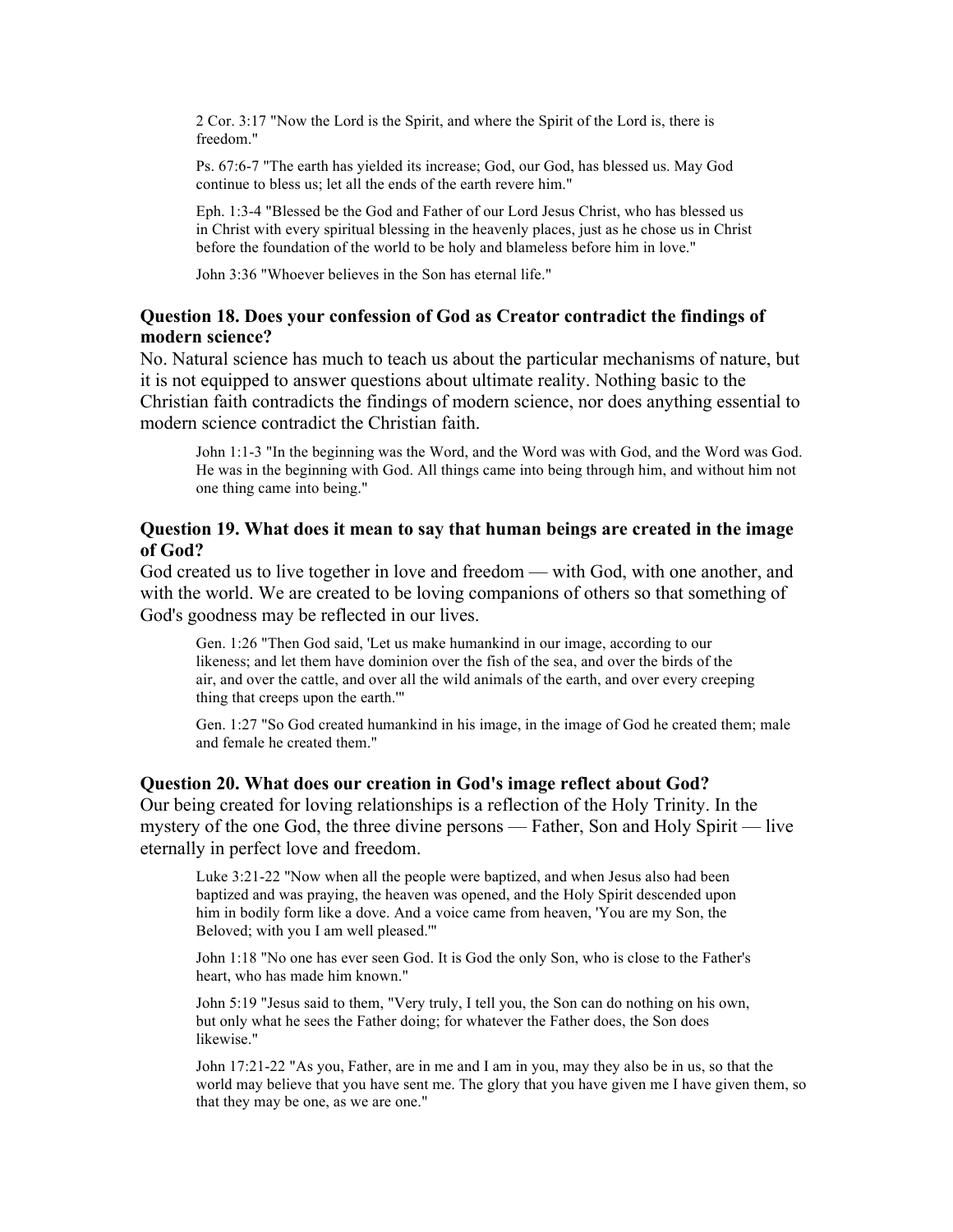# **Question 21. What does our creation in God's image say about our responsibility for the earth?**

We are responsible for seeing that the earth's gifts are used fairly and wisely. We must take care that no creature suffers from the abuse of what we are given, and that future generations may continue to enjoy the earth's abundance in praise to God.

Ps. 24:1 "The earth is the Lord's and all that is in it, the world, and those who live in it."

Ps. 89:11 "The heavens are yours, the earth also is yours; the world and all that is in it you have founded them."

Gen. 2:15 "The Lord God took the man and put him in the garden of Eden to till it and keep it."

Gen. 1:26 "Then God said, 'Let us make humankind in our image, according to our likeness; and let them have dominion over the fish of the sea, and over the birds of the air, and over the cattle, and over all the wild animals of the earth, and over every creeping thing that creeps upon the earth.'"

Is. 24:5 "The earth lies polluted under its inhabitants; for they have transgressed laws, violated the statutes, broken the everlasting covenant."

Rom. 12:2 "Do not be conformed to this world, but be transformed by the renewing of your minds, so that you may discern the will of God - what is good and acceptable and perfect."

### **Question 22. What is God's providence?**

God not only preserves the world, but also continually rules over it. God cares for every creature and brings good out of evil, so that nothing evil is permitted to occur that God does not bend finally to the good.

Rom. 8:28 "We know that all things work together for good for those who love God, who are called according to his purpose."

Ps. 103:19 "The Lord has established his throne in the heavens, and his kingdom rules over all."

Ps. 145:17 "The Lord is just in all his ways, and kind in all his doings."

### **Question 23. What comfort do you receive by trusting in God's providence?**

The eternal Father of our Lord Jesus Christ watches over me each day of my life, blessing and guiding me wherever I may be. God strengthens me when I am faithful, comforts me when I am discouraged or sorrowful, raises me up if I fall, and brings me at last to eternal life.

Ps. 146:9 "The Lord watches over the strangers; he upholds the orphan and the widow, but the way of the wicked he brings to ruin."

Is. 58:11 "The Lord will guide you continually, and satisfy your needs in parched places, and make your bones strong; and you shall be like a watered garden, like a spring of water, whose waters never fail."

Is. 41:10 "Do not fear, for I am with you, do not be afraid, for I am your God; I will strengthen you, I will help you, I will uphold you with my victorious right hand."

2 Cor. 1:3-5 "Blessed be the God and Father of our Lord Jesus Christ, the Father of mercies and the God of all consolation, who consoles us in all our affliction, so that we may be able to console those who are in any affliction with the consolation with which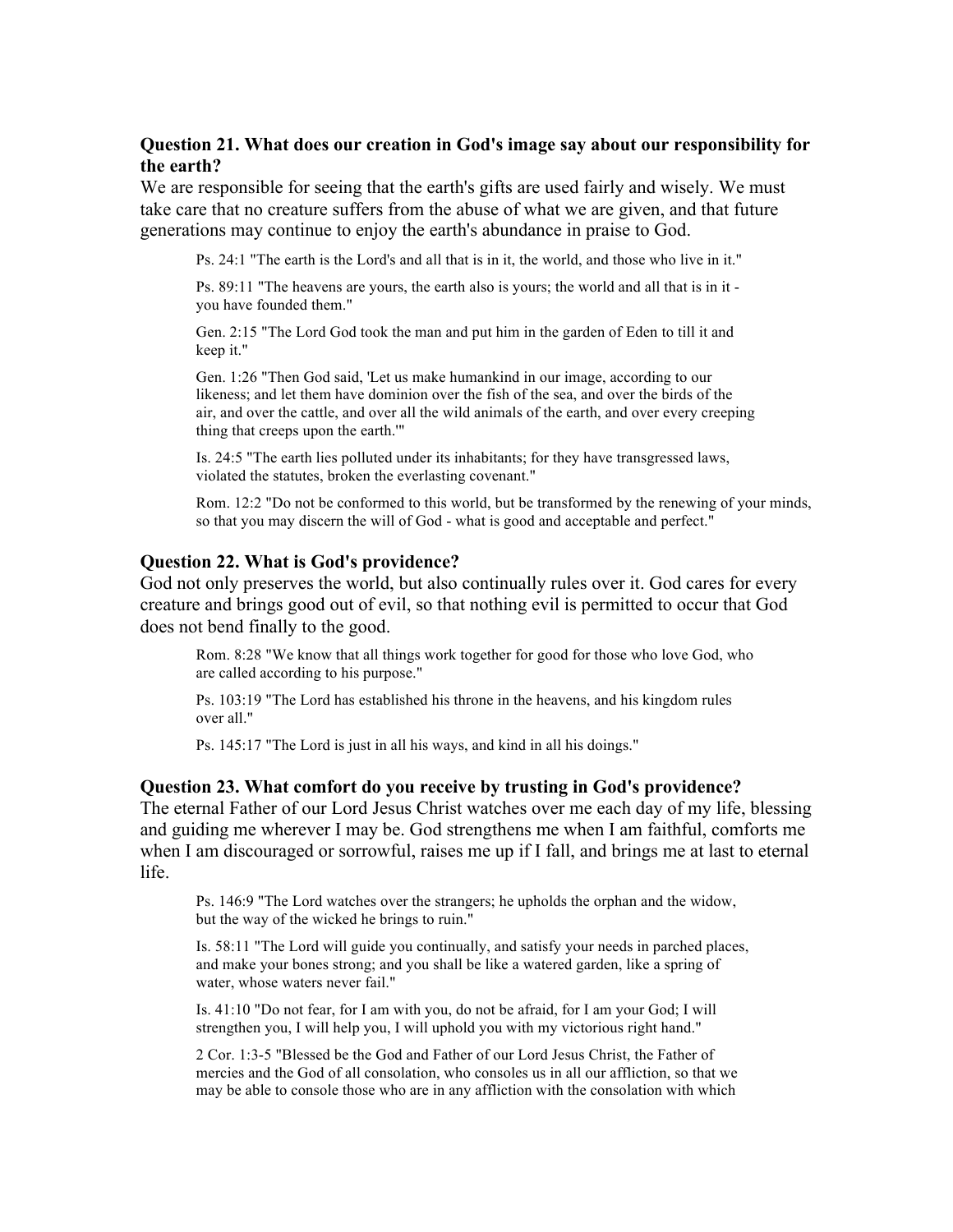we ourselves are consoled by God. For just as the sufferings of Christ are abundant for us, so also our consolation is abundant through Christ."

Ps. 30:5 "For his anger is but for a moment; his favor is for a lifetime. Weeping may linger for the night, but joy comes with the morning."

### **Question 24. What is the second article of the Apostles' Creed?**

"And I believe in Jesus Christ, his only Son, our Lord. He was conceived by the Holy Spirit, born of the Virgin Mary, suffered under Pontius Pilate, was crucified, dead and buried. He descended into hell. On the third day he rose again from the dead. He ascended into heaven and is seated at the right hand of the Father. He will come again to judge the living and the dead."

# **Question 25. What do you believe when you confess your faith in Jesus Christ as "God's only Son"?**

No one else will ever be God incarnate. No one else will ever die for the sins of the world. Only Jesus Christ is such a person, only he could do such a work, and he in fact has done it.

Isa. 53:5 "But he was wounded for our transgressions, crushed for our iniquities; upon him was the punishment that made us whole, and by his bruises we are healed."

John 1:29 "The next day he saw Jesus coming toward him and declared, "Here is the Lamb of God who takes away the sin of the world!"

Col. 1:15-20 "He is the image of the invisible God, the firstborn of all creation; for in him all things in heaven and on earth were created, things visible and invisible, whether thrones or dominions or rulers or powers—all things have been created through him and for him. He himself is before all things, and in him all things hold together. He is the head of the body, the church; he is the beginning, the firstborn from the dead, so that he might come to have first place in everything. For in him all the fullness of God was pleased to dwell, and through him God was pleased to reconcile to himself all things, whether on earth or in heaven, by making peace through the blood of the cross."

Luke 3:21-22 "Now when all the people were baptized, and when Jesus also had been baptized and was praying, the heaven was opened, and the Holy Spirit descended upon him in bodily form like a dove. And a voice came from heaven, 'You are my Son, the Beloved; with you I am well pleased.'"

John 1:14 "And the Word became flesh and lived among us, and we have seen his glory, the glory as of a father's only son, full of grace and truth."

# **Question 26. What do you affirm when you confess your faith in Jesus Christ as "our Lord"?**

That having been raised from the dead Christ reigns with compassion and justice over all things in heaven and on earth, especially over those who confess him by faith. By loving and serving him above all else, I give glory and honor to God.

1 Cor. 15:3-4 "For I handed on to you as of first importance what I in turn had received: that Christ died for our sins in accordance with the scriptures, and that he was buried, and that he was raised on the third day in accordance with the scriptures."

Rev. 11:15 "The kingdom of the world has become the kingdom of our Lord and of his Messiah, and he will reign forever and ever."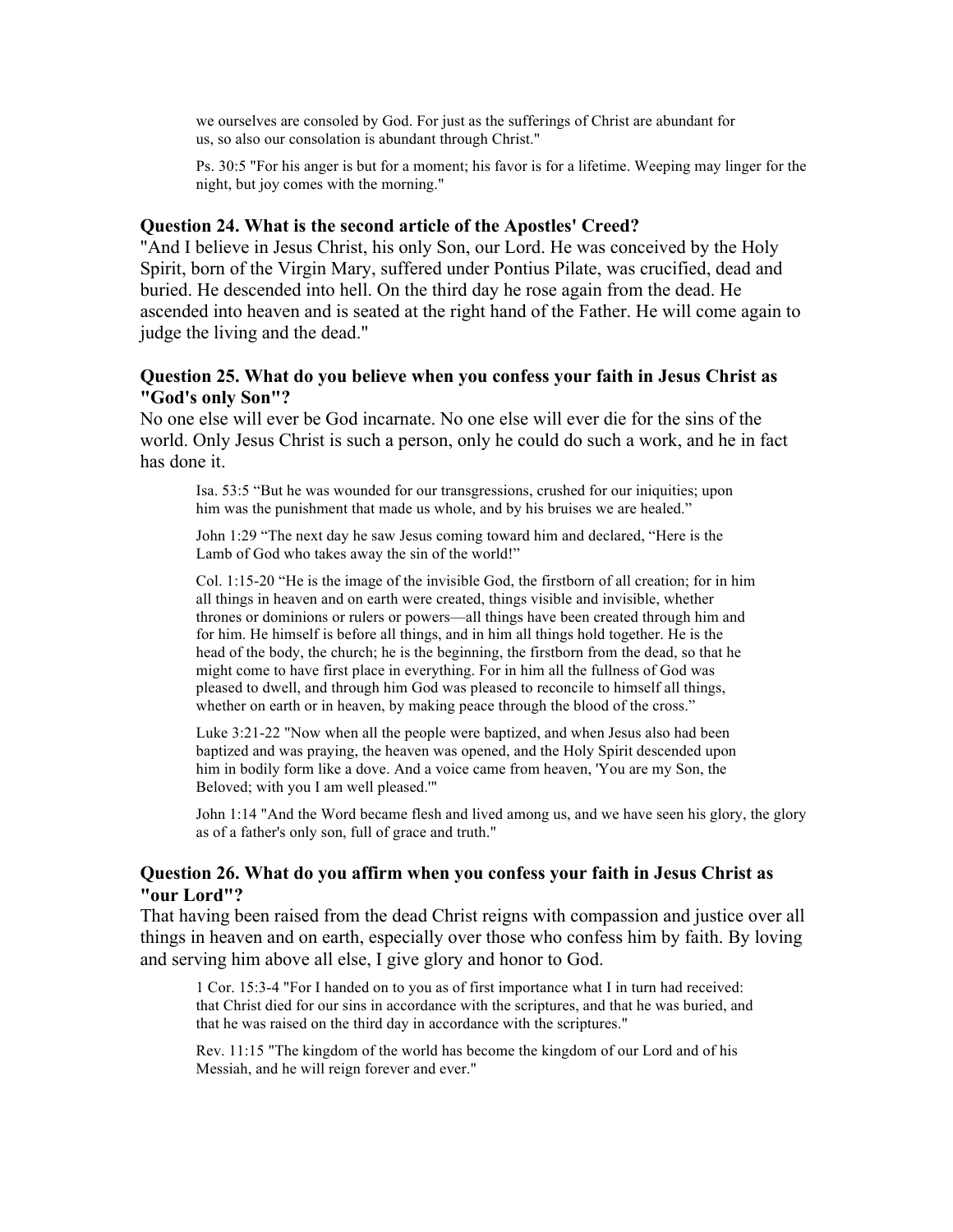Eph. 1:20-23 "God put this power to work in Christ when he raised him from the dead and seated him at his right hand in the heavenly places, far above all rule and authority and power and dominion, and above every name that is named, not only in this age but also in the age to come. And he has put all things under his feet and has made him the head over all things for the church, which is his body, the fullness of him who fills all in all."

Phil. 2:9-11 "Therefore God also highly exalted him and gave him the name that is above every name, so that at the name of Jesus every knee should bend, in heaven and on earth and under the earth, and every tongue should confess that Jesus Christ is Lord, to the glory of God the Father."

#### **Question 27. How did the coming of Jesus confirm God's covenant with Israel?**

God made a covenant with Israel, promising that God would be their God, that they would be God's people, and that through them all the peoples of the earth would be blessed. With the coming of Jesus the covenant was thrown open to the world. By faith in him all peoples were welcomed into the covenant. This throwing open of the gates confirmed the promise that through Israel God's blessing would come to all.

Gen. 17:3-4 "Then Abram fell on his face; and God said to him, 'As for me, this is my covenant with you: You shall be the ancestor of a multitude of nations."

Gen. 12:1-3 "Now the Lord said to Abram, 'Go from your country and your kindred and your father's house to the land that I will show you. I will make of you a great nation, and I will bless you, and make your name great, so that you will be a blessing. I will bless those who bless you, and the one who curses you I will curse; and in you all the families of the earth shall be blessed.'"

Ex. 6:4-5 "I also established my covenant with them, to give them the land of Canaan, the land in which they resided as aliens. I have also heard the groaning of the Israelites whom the Egyptians are holding as slaves, and I have remembered my covenant."

Gal. 3:14 "In order that in Christ Jesus the blessing of Abraham might come to the Gentiles, so that we might receive the promise of the Spirit through faith."

Jer. 30:22 "And you shall be my people, and I will be your God."

1 Pet. 2:9-10 "But you are a chosen race, a royal priesthood, a holy nation, God's own people, in order that you may proclaim the mighty acts of him who called you out of darkness into his marvelous light. Once you were not a people, but now you are God's people; once you had not received mercy, but now you have received mercy."

Zech. 1:6 "But my words and my statutes, which I commanded my servants the prophets, did they not overtake your ancestors?"

Lev. 5:6 "And the priest shall make atonement on your behalf for your sin."

Ps. 72:1, 4 "Give your king justice, O God,. . . May he defend the cause of the people, give deliverance to the needy, and crush the oppressor."

#### **Question 28. Was the covenant with Israel an everlasting covenant?**

Yes. Although for the most part Israel has not accepted Jesus as the Messiah, God has not rejected Israel. God still loves Israel, and God is their hope, "for the gifts and the calling of God are irrevocable" (Rom. 11:29).

Is. 61:8 "I will make an everlasting covenant with them."

Jer. 31:3 "I have loved you with an everlasting love; therefore I have continued my faithfulness to you."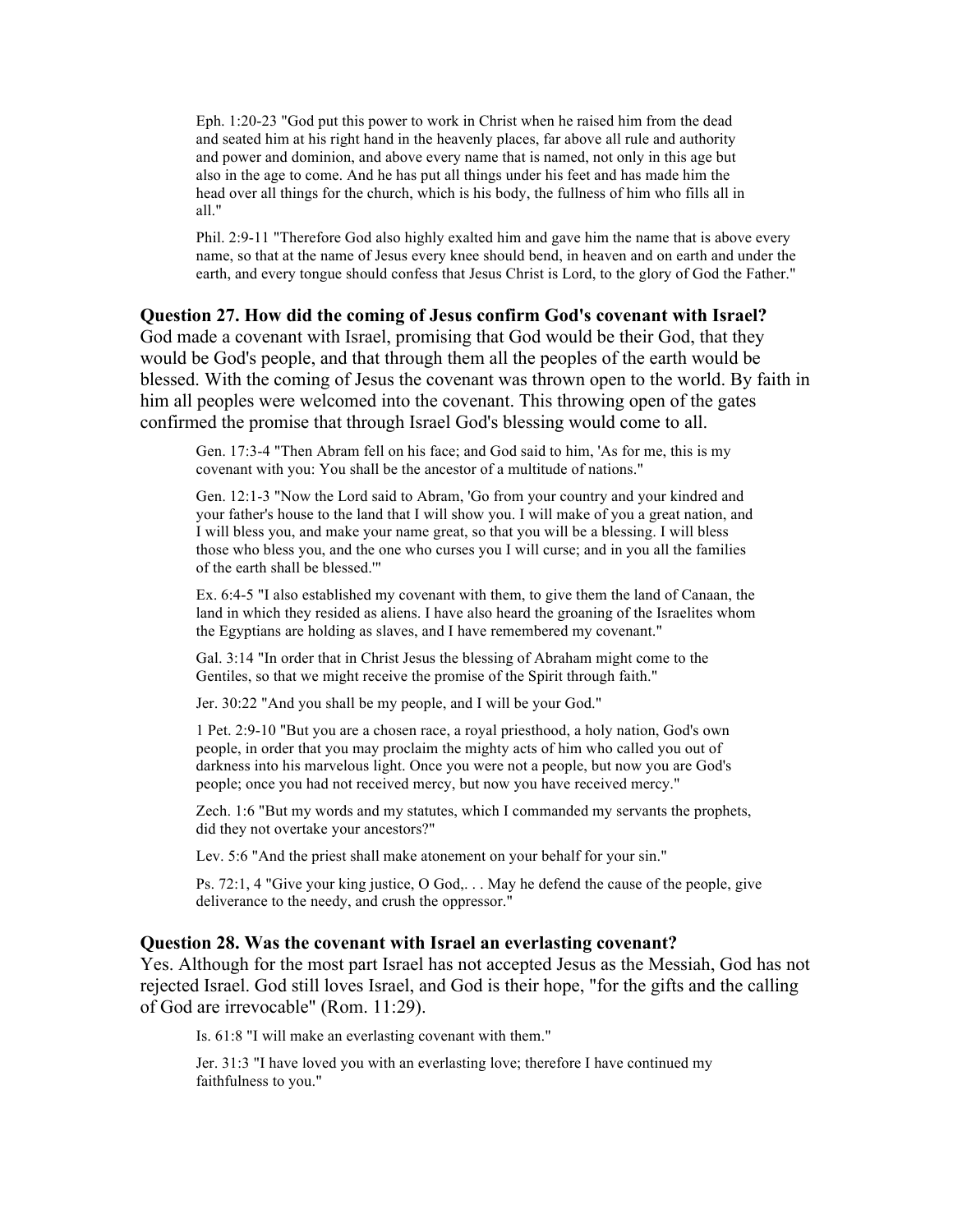2 Sam. 23:5 "For he has made with me [David] an everlasting covenant, ordered in all things and secure."

Rom. 11:29 "The gifts and the calling of God are irrevocable."

# **Question 29. What do you affirm when you say he was "conceived by the Holy Spirit and born of the Virgin Mary"?**

First, that being born of Mary, Jesus was truly a human being. Second, that our Lord's incarnation was a holy and mysterious event. Third, that he was set apart by his unique origin for the sake of accomplishing our salvation.

Luke 1:31 "You will conceive in your womb and bear a son, and you will name him Jesus."

Luke 1:35 "The angel said to her, 'The Holy Spirit will come upon you, and the power of the Most High will overshadow you; therefore the child to be born will be holy; he will be called Son of God.'"

Heb. 2:14 "Since, therefore, the children share flesh and blood, he himself likewise shared the same things, so that through death he might destroy the one who has the power of death, that is, the devil."

Phil. 2:5-7 "Let the same mind be in you that was in Christ Jesus, who, though he was in the form of God, did not regard equality with God as something to be exploited, but emptied himself, taking the form of a slave, being born in human likeness."

# **Question 30. What is the significance of affirming that Jesus is truly God?**

Only God can properly deserve worship. Only God can reveal to us who God is. And only God can save us from our sins. Being truly God, Jesus meets these conditions. He is the proper object of our worship, the self-revelation of God, and the Savior of the world.

John 20:28 "Thomas answered him, 'My Lord and my God!'"

Matt. 11:27 "All things have been handed over to me by my Father; and no one knows the Son except the Father, and no one knows the Father except the Son and anyone to whom the Son chooses to reveal him."

1 John 4:14 "And we have seen and do testify that the Father has sent his Son as the Savior of the world."

# **Question 31. What is the significance of affirming that Jesus is also truly a human being?**

Being truly human, Jesus entered fully into our fallen situation and overcame it. He lived a life of pure obedience to God, even to the point of accepting a violent death. When we accept him by faith, he removes our disobedience and clothes us with his perfect righteousness.

Heb. 2:17-18 "Therefore he had to become like his brothers and sisters in every respect, so that he might be a merciful and faithful high priest in the service of God, to make a sacrifice of atonement for the sins of the people. Because he himself was tested by what he suffered, he is able to help those who are being tested."

Heb. 4:15 "For we do not have a high priest who is unable to sympathize with our weaknesses, but we have one who in every respect has been tested as we are, yet without sin."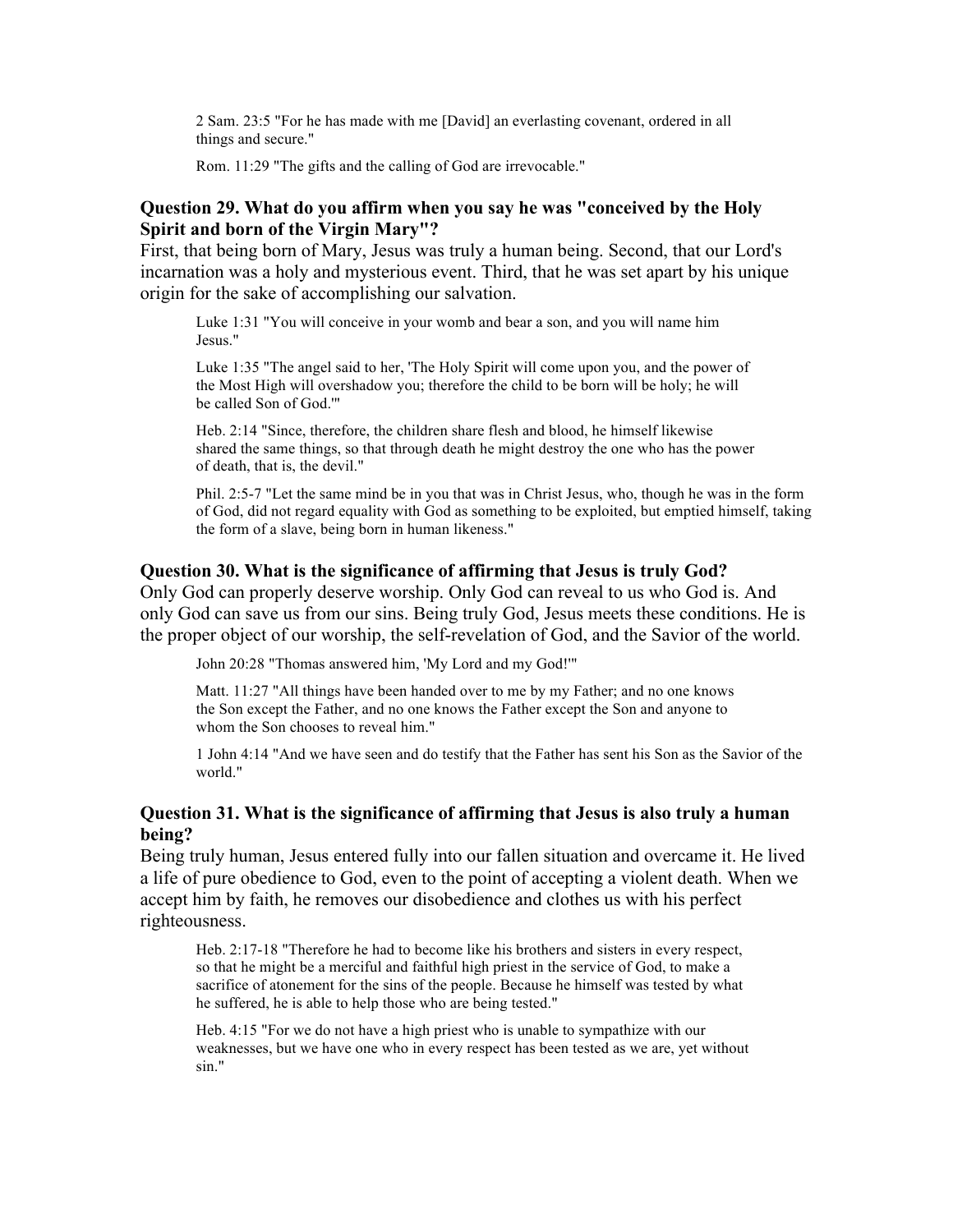Heb. 5:8-9 "Although he was a Son, he learned obedience through what he suffered; and having been made perfect, he became the source of eternal salvation for all who obey him."

Rom. 5:19 "For just as by the one man's disobedience the many were made sinners, so by the one man's obedience the many will be made righteous."

# **Question 32. What do you affirm when you say that he "suffered under Pontius Pilate"?**

First, that our Lord was rejected and abused by the authorities of that time, both religious and political. Second, and even more importantly, that he submitted to condemnation by an earthly judge so that we might be acquitted before our heavenly Judge.

Luke 18:32 "For he will be handed over to the Gentiles; and he will be mocked and insulted and spat upon."

Is. 53:3 "He was despised and rejected by others; a man of suffering and acquainted with infirmity; and as one from whom others hide their faces he was despised, and we held him of no account."

Ps. 9:9 "The Lord is a stronghold for the oppressed, a stronghold in times of trouble."

Luke 1:52 "He has brought down the powerful from their thrones, and lifted up the lowly."

2 Cor. 5:21 "For our sake he made him to be sin who knew no sin, so that in him we might become the righteousness of God."

2 Tim. 4:8 "From now on there is reserved for me the crown of righteousness, which the Lord, the righteous Judge, will give me on that day, and not only to me but also to all who have longed for his appearing."

# **Question 33. What do you affirm when you say that he was "crucified, dead and buried"?**

From Christ's lonely and terrible death we learn that there is no sorrow he has not known, no grief he has not borne, and no price he was unwilling to pay in order to reconcile us to God.

Matt. 26:38-39 "Then he said to them, 'I am deeply grieved, even to death; remain here, and stay awake with me.' And going a little farther, he threw himself on the ground and prayed, 'My Father, if it is possible, let this cup pass from me; yet not what I want but what you want.'"

Is. 53:5 "But he was wounded for our transgressions, crushed for our iniquities; upon him was the punishment that made us whole, and by his bruises we are healed."

Gal. 3:13 "Christ redeemed us from the curse of the law by becoming a curse for us—for it is written, 'Cursed is everyone who hangs on a tree.'"

Heb. 2:9 "But we do see Jesus, who for a little while was made lower than the angels, now crowned with glory and honor because of the suffering of death, so that by the grace of God he might taste death for everyone."

2 Cor. 5:19 "That is, in Christ God was reconciling the world to himself, not counting their trespasses against them, and entrusting the message of reconciliation to us."

# **Question 34. What do you affirm when you say that he "descended into hell"?**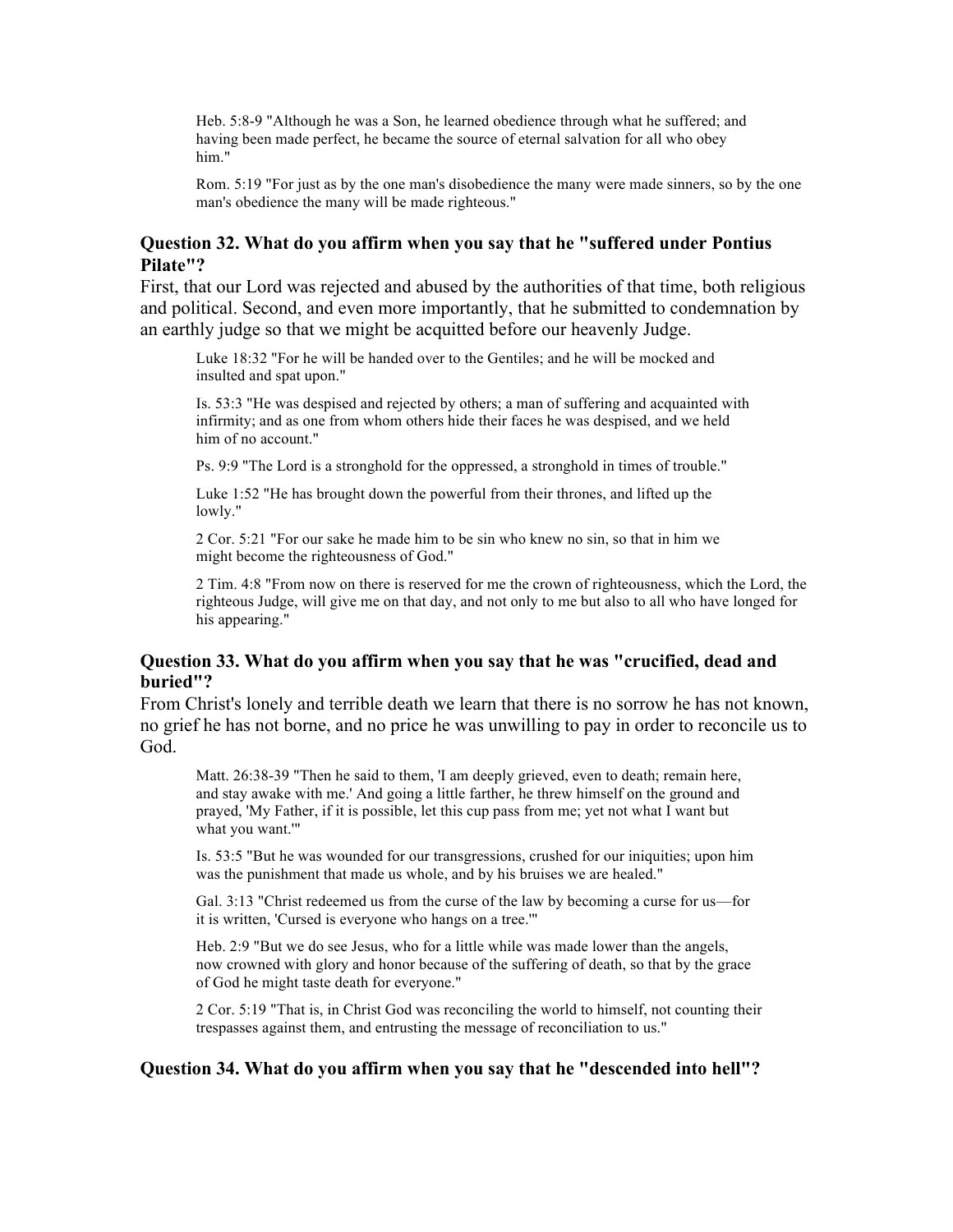That our Lord took upon himself the full consequences of our sinfulness in order that we might be spared.

Mark 15:34 "At three o'clock Jesus cried out with a loud voice, 'Eloi, Eloi, lema sabachthani?' which means, 'My God, my God, why have you forsaken me?'"

Heb. 9:26 "He has appeared once for all at the end of the age to remove sin by the sacrifice of himself."

Rom. 4:24-25 "It will be reckoned to us who believe in him who raised Jesus our Lord from the dead, who was handed over to death for our trespasses and was raised for our justification."

# **Question 35. What do you affirm when you say that "on the third day he rose again from the dead"?**

Our Lord could not be held by the power of death. Having died on the cross, he appeared to his followers, and revealed himself to them as the Lord and Savior of the world.

Acts 2:24 "But God raised him up, having freed him from death, because it was impossible for him to be held in its power."

1 Cor. 15:3-4 "For I handed on to you as of first importance what I in turn had received: that Christ died for our sins in accordance with the scriptures, and that he was buried, and that he was raised on the third day in accordance with the scriptures."

Luke 24:36-40 "While they were talking about this, Jesus himself stood among them and said to them, 'Peace be with you.' They were startled and terrified, and thought that they were seeing a ghost. He said to them, 'Why are you frightened, and why do doubts arise in your hearts? Look at my hands and my feet; see that it is I myself. Touch me and see; for a ghost does not have flesh and bones as you see that I have.' And when he had said this, he showed them his hands and his feet."

John 20:15-18 "Jesus said to her, 'Woman, why are you weeping? Whom are you looking for?' Supposing him to be the gardener, she said to him, 'Sir, if you have carried him away, tell me where you have laid him, and I will take him away.' Jesus said to her, 'Mary!' She turned and said to him in Hebrew, 'Rabbouni!' (which means Teacher). Jesus said to her, 'Do not hold on to me, because I have not yet ascended to the Father. But go to my brothers and say to them, 'I am ascending to my Father and your Father, to my God and your God.' Mary Magdalene went and announced to the disciples, 'I have seen the Lord'; and she told them that he had said these things to her."

1 Cor. 15:5-8 "He appeared to Cephas, then to the twelve. Then he appeared to more than five hundred brothers and sisters at one time, most of whom are still alive, though some have died. Then he appeared to James, then to all the apostles. Last of all, as to one untimely born, he appeared also to me."

John 20:27 "Then he said to Thomas, 'Put your finger here and see my hands. Reach out your hand and put it in my side. Do not doubt but believe.'"

# **Question 36. What do you affirm when you say that "he ascended into heaven and is seated at the right hand of the Father"?**

First, that Christ has gone to be with his loving Father so that he is now hidden except to the eyes of faith. Second, however, that he is not cut off from us but is present here and now by grace. He reigns with divine authority, protecting us, guiding us, and interceding for us until he returns in glory.

Acts 1:6-11 "So when they had come together, they asked him, 'Lord, is this the time when you will restore the kingdom to Israel?' He replied, 'It is not for you to know the times or periods that the Father has set by his own authority. But you will receive power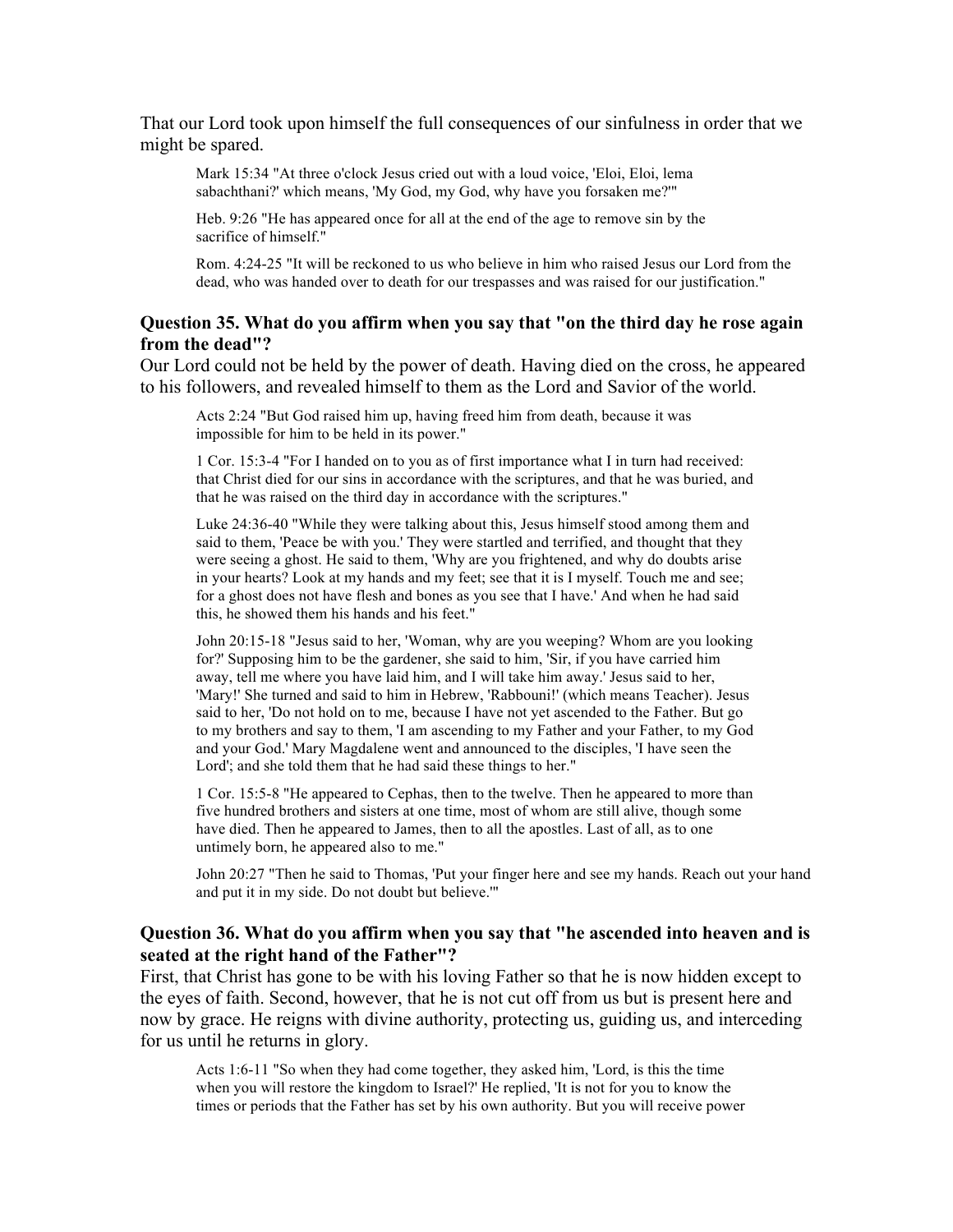when the Holy Spirit has come upon you; and you will be my witnesses in Jerusalem, in all Judea and Samaria, and to the ends of the earth.' When he had said this, as they were watching, he was lifted up, and a cloud took him out of their sight. While he was going and they were gazing up toward heaven, suddenly two men in white robes stood by them. They said, 'Men of Galilee, why do you stand looking up toward heaven? This Jesus, who has been taken up from you into heaven, will come in the same way as you saw him go into heaven.'"

Col. 3:1 "So if you have been raised with Christ, seek the things that are above, where Christ is, seated at the right hand of God."

# **Question 37. How do you understand the words that "he will come again to judge the living and the dead"?**

Like everyone else, I too must stand in fear and trembling before the judgment seat of Christ. But the Judge is the one who submitted to judgment for my sake. Nothing will be able to separate me from the love of God in Christ Jesus my Lord.

2 Cor. 5:10 "For all of us must appear before the judgment seat of Christ, so that each may receive recompense for what has been done in the body, whether good or evil."

Eccl. 12:14 "For God will bring every deed into judgment, including every secret thing, whether good or evil."

Acts 17:31 "He has fixed a day on which he will have the world judged in righteousness by a man whom he has appointed, and of this he has given assurance to all by raising him from the dead."

Rom. 8:38-39 "For I am convinced that neither death, nor life, nor angels, nor rulers, nor things present, nor things to come, nor powers, nor height, nor depth, nor anything else in all creation, will be able to separate us from the love of God in Christ Jesus our Lord."

1 John 4:17 "Love has been perfected among us in this: that we may have boldness on the day of judgment, because as he is, so are we in this world."

1 Cor. 3:12-15 "Now if anyone builds on the foundation with gold, silver, precious stones, wood, hay, straw— the work of each builder will become visible, for the Day will disclose it, because it will be revealed with fire, and the fire will test what sort of work each has done. If what has been built on the foundation survives, the builder will receive a reward. If the work is burned up, the builder will suffer loss; the builder will be saved, but only as through fire."

Acts 10:42 "He is the one ordained by God as judge of the living and the dead."

### **Question 38. Will all human beings be saved?**

No one will be lost who can be saved. The limits to salvation, whatever they may be, are known only to God. Three truths above all are certain. God is a holy God who is not to be trifled with. No one will be saved except by grace alone. And no judge could possibly be more gracious than our Lord and Savior, Jesus Christ.

Heb 10:31 "It is a fearful thing to fall into the hands of the living God."

Rom. 11:32 "For God has imprisoned all in disobedience so that he may be merciful to all."

Luke 15:4-7 "Which one of you, having a hundred sheep and losing one of them, does not leave the ninety-nine in the wilderness and go after the one that is lost until he finds it? When he has found it, he lays it on his shoulders and rejoices. And when he comes home, he calls together his friends and neighbors, saying to them, 'Rejoice with me, for I have found my sheep that was lost.' Just so, I tell you, there will be more joy in heaven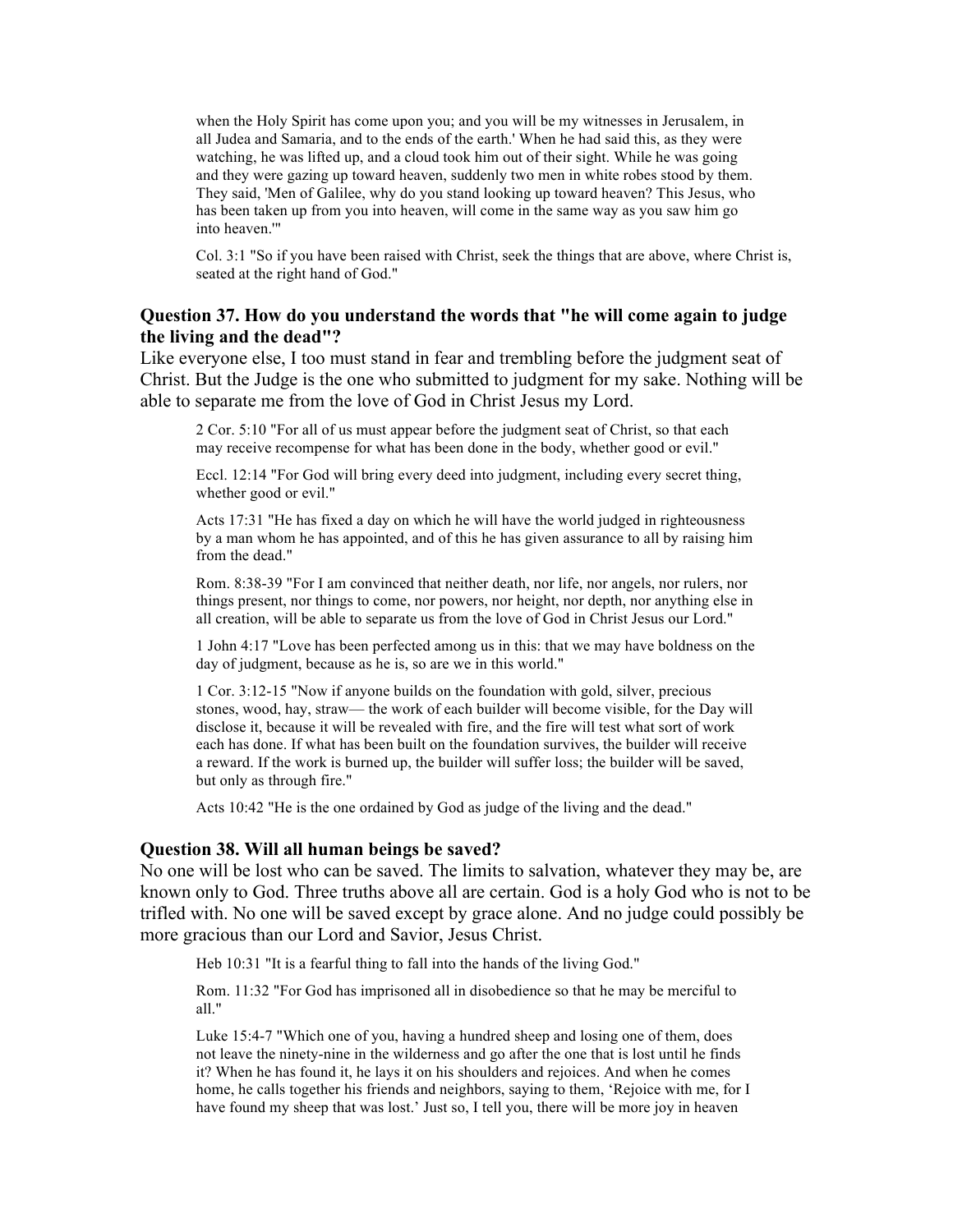over one sinner who repents than over ninety-nine righteous persons who need no repentance."

Eph. 2:8 "For by grace you have been saved through faith, and this is not your own doing; it is the gift of God."

1 Tim. 2:3-4 "This is right and is acceptable in the sight of God our Savior, who desires everyone to be saved and to come to the knowledge of the truth."

John 3:17-18 "Indeed, God did not send the Son into the world to condemn the world, but in order that the world might be saved through him. Those who believe in him are not condemned; but those who do not believe are condemned already, because they have not believed in the name of the only Son of God."

Ezek. 18:32 "For I have no pleasure in the death of anyone, says the Lord God. Turn, then, and live."

2 Cor. 5:14-15 "Because we are convinced that one has died for all; therefore all have died. And he died for all, so that those who live might live no longer for themselves, but for him who died and was raised for them."

#### **Question 39. How should I treat non-Christians and people of other religions?**

I should meet friendship with friendship, hostility with kindness, generosity with gratitude, persecution with forbearance, truth with agreement, and error with truth. I should express my faith by word and by deed. I should avoid compromising the truth on the one hand and being narrow-minded on the other. In short, I should welcome and accept these others in a way that honors and reflects the Lord's welcome and acceptance of me.

Rom. 15:7 "Welcome one another, therefore, just as Christ has welcomed you, for the glory of God."

Luke 6:37 "Do not judge, and you will not be judged; do not condemn, and you will not be condemned. Forgive, and you will be forgiven."

Matt. 5:44 "But I say to you, Love your enemies and pray for those who persecute you."

Eph. 4:25 "So then, putting away falsehood, let all of us speak the truth to our neighbors, for we are members of one another."

Acts. 13:47 "For so the Lord has commanded us, saying, 'I have set you to be a light for the Gentiles, so that you may bring salvation to the ends of the earth.'"

Rom. 12:21 "Do not be overcome by evil, but overcome evil with good."

Rom. 13:10 "Love does no wrong to a neighbor; therefore, love is the fulfilling of the law."

### **Question 40. How will God deal with the followers of other religions?**

God offers salvation to all human beings through Jesus Christ. How God will deal with those who do not know or follow Christ, but who follow another tradition, we cannot finally say. We can say, however, that God is gracious and merciful, and that God will not deal with people in any other way than we see in Jesus Christ, who came as the Savior of the world.

Rev. 7:9 "And there was a great multitude that no one could count, from every nation, from all tribes and peoples and languages, standing before the throne and before the Lamb, robed in white, with palm branches in their hands."

Ps. 103:8 "The Lord is merciful and gracious, slow to anger and abounding in steadfast love."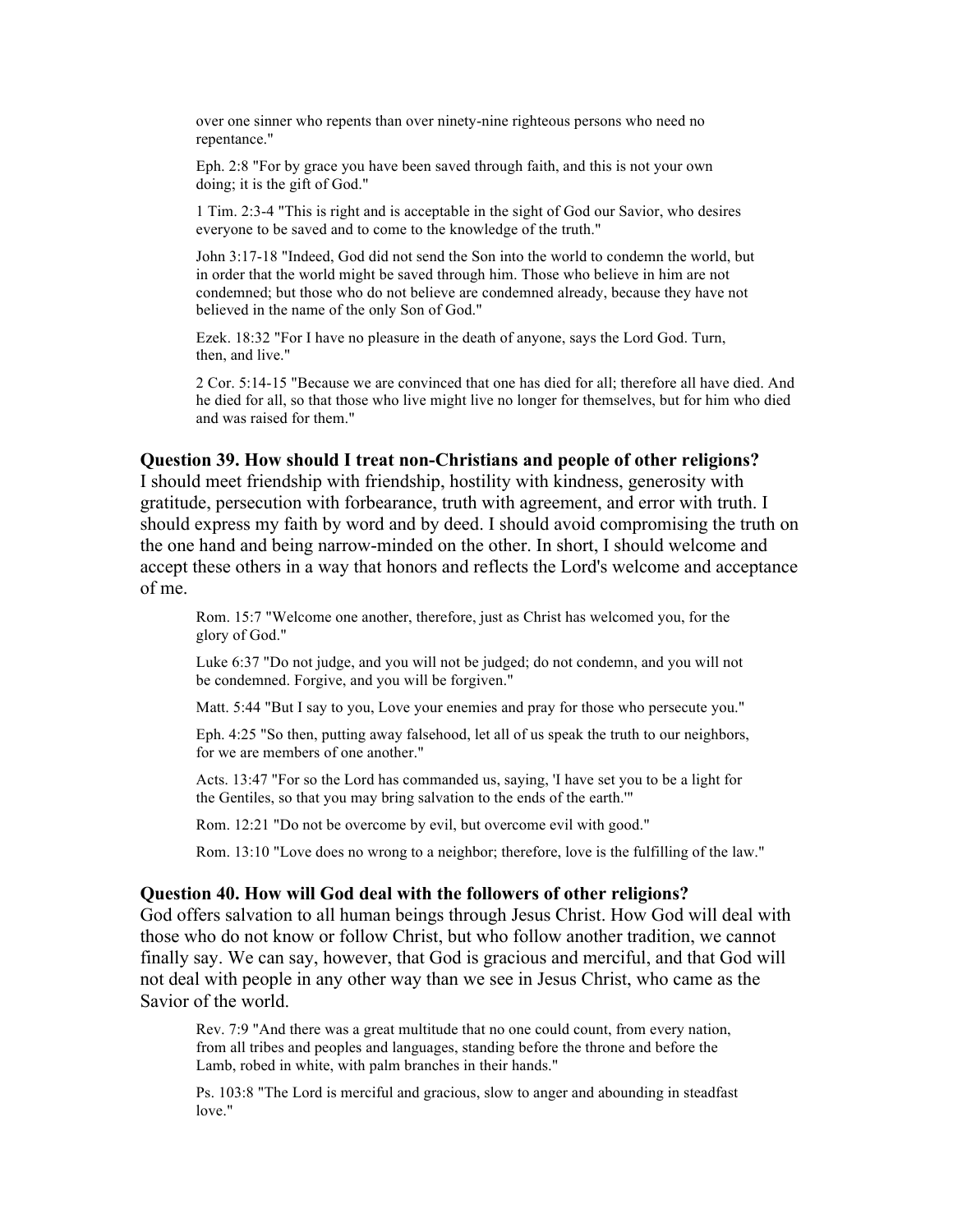John 3:19 "And this is the judgment, that the light has come into the world, and people loved darkness rather than light because their deeds were evil."

Titus 2:11 "For the grace of God has appeared, bringing salvation to all."

### **Question 41. Is Christianity the only true religion?**

By the grace of God, Christianity offers the truth of the gospel. Although other religions may contain various truths, no other can or does affirm the name of Jesus Christ as the hope of the world.

Matt 7:3 "Why do you see the speck in your neighbor's eye, but do not notice the log in your own eye?"

James 1:26 "If any think they are religious, and do not bridle their tongues but deceive their hearts, their religion is worthless."

James 1:27 "Religion that is pure and undefiled before God, the Father, is this: to care for orphans and widows in their distress, and to keep oneself unstained by the world."

Acts 4:12 "There is salvation in no one else, for there is no other name under heaven given among mortals by which we must be saved."

John 14:6 "Jesus said to him, 'I am the way, and the truth, and the life. No one comes to the Father except through me.'"

Rom. 1:16 "For I am not ashamed of the gospel; it is the power of God for salvation to everyone who has faith, to the Jew first and also to the Greek."

2 Cor. 4:7 "But we have this treasure in clay jars, so that it may be made clear that this extraordinary power belongs to God and does not come from us."

### **Question 42. What is the third article of the Apostles' Creed?**

"I believe in the Holy Spirit, the holy catholic church, the communion of saints, the forgiveness of sins, the resurrection of the body, and the life everlasting. Amen."

### **Question 43. What do you believe when you confess your faith in the Holy Spirit?**

The Holy Spirit is the divine person who enables us to love, know and serve Jesus Christ.

John 14:26 "But the Advocate, the Holy Spirit, whom the Father will send in my name, will teach you everything, and remind you of all that I have said to you."

1 Cor. 12:3 "No one can say 'Jesus is Lord' except by the Holy Spirit."

Rom. 5:5 "Hope does not disappoint us, because God's love has been poured into our hearts through the Holy Spirit that has been given to us."

1 Cor. 6:17,19 "But anyone united to the Lord becomes one spirit with him. Or do you not know that your body is a temple of the Holy Spirit within you, which you have from God, and that you are not your own?"

1 Cor. 3:16 "Do you not know that you are God's temple and that God's Spirit dwells in you?"

John 4:24 "God is spirit, and those who worship him must worship in spirit and truth."

### **Question 44. How do we receive the Holy Spirit?**

By receiving the Word of God. The Spirit arrives with the Word, brings us to rebirth, and assures us of eternal life. The Spirit nurtures, corrects and strengthens us with the truth of the Word.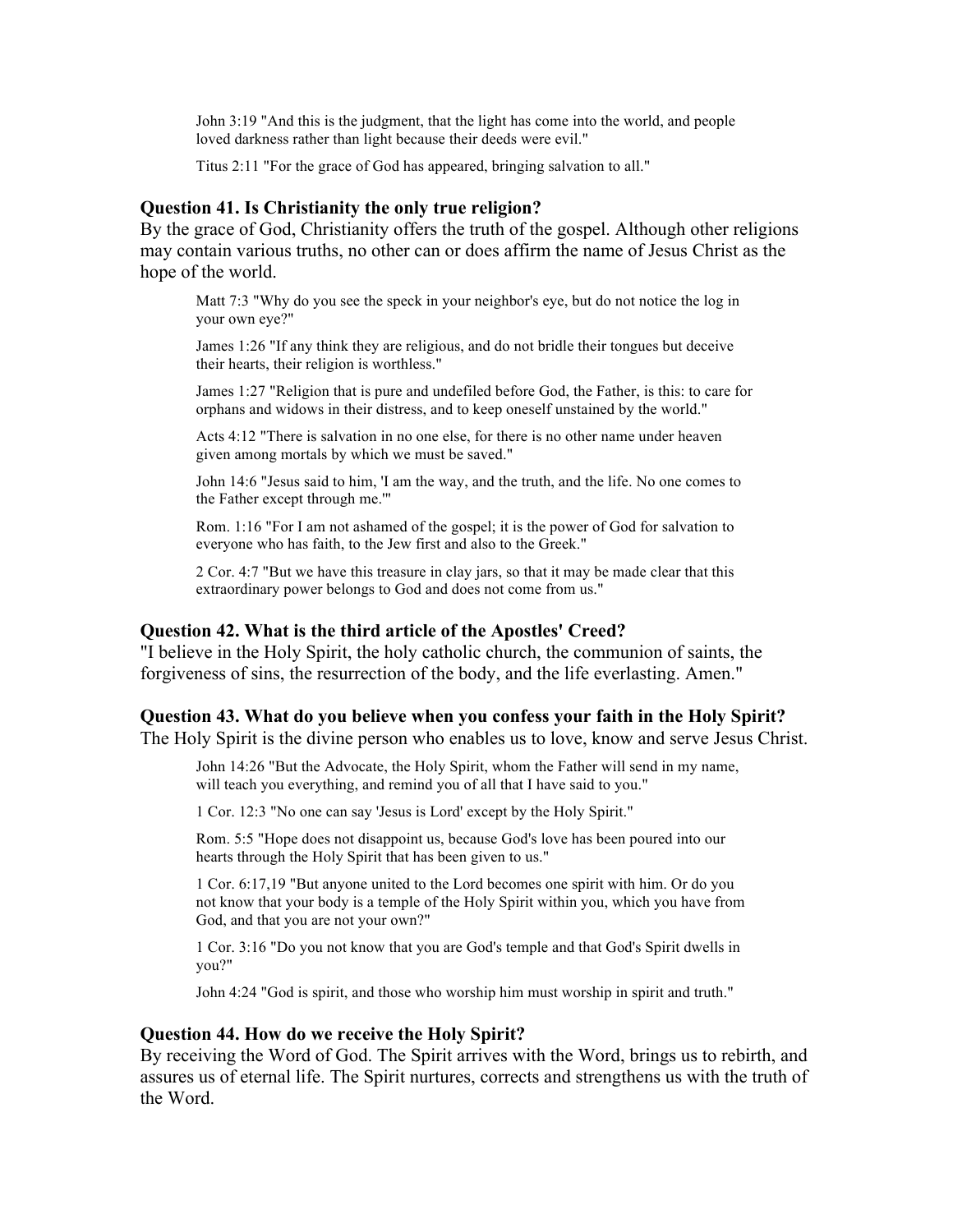Eph. 6:17 "Take the helmet of salvation, and the sword of the Spirit, which is the word of God."

John 14:16-17 "And I will ask the Father, and he will give you another Advocate, to be with you forever. This is the Spirit of truth, whom the world cannot receive, because it neither sees him nor knows him. You know him, because he abides with you, and he will be in you."

John 3:5-6 "Jesus answered, 'Very truly, I tell you, no one can enter the kingdom of God without being born of water and Spirit. What is born of the flesh is flesh, and what is born of the Spirit is spirit.'"

Luke 11:13 "If you then, who are evil, know how to give good gifts to your children, how much more will the heavenly Father give the Holy Spirit to those who ask him!"

1 Thess. 1:5 "Because our message of the gospel came to you not in word only, but also in power and in the Holy Spirit and with full conviction; just as you know what kind of persons we proved to be among you for your sake."

John 16:8 "When he comes, he will prove the world wrong about sin and righteousness and judgment."

Rom. 8:15-16 "When we cry, 'Abba! Father!' it is that very Spirit bearing witness with our spirit that we are children of God."

1 Pet. 2:2 "Like newborn infants, long for the pure, spiritual milk, so that by it you may grow into salvation."

### **Question 45. What do you mean when you speak of "the Word of God"?**

"Jesus Christ as he is attested for us in Holy Scripture is the one Word of God whom we have to hear, and whom we have to trust and obey in life and in death" (Barmen Declaration, Article I).

John 1:1-5 "In the beginning was the Word, and the Word was with God, and the Word was God. He was in the beginning with God. All things came into being through him, and without him not one thing came into being. What has come into being in him was life, and the life was the light of all people. The light shines in the darkness, and the darkness did not overcome it."

John 1:14 "And the Word became flesh and lived among us, and we have seen his glory, the glory as of a father's only son, full of grace and truth."

### **Question 46. Isn't Holy Scripture also the Word of God?**

Yes. Holy Scripture is also God's Word because of its focus, its function and its founder. Its central focus is Jesus Christ, the living Word. Its basic function is to deepen our love, knowledge and service of him as our Savior and Lord. And its dependable founder is the Holy Spirit, who spoke through the prophets and apostles, and who inspires us with eager desire for the truths that Scripture contains.

2 Tim. 3:16 "All scripture is inspired by God and is useful for teaching, for reproof, for correction, and for training in righteousness."

John 5:39 "You search the scriptures because you think that in them you have eternal life; and it is they that testify on my behalf."

## **Question 47. Isn't preaching also the Word of God?**

Yes. Preaching is God's Word when it is faithful to the witness of Holy Scripture. Faith comes by hearing God's Word in the form of faithful preaching and teaching.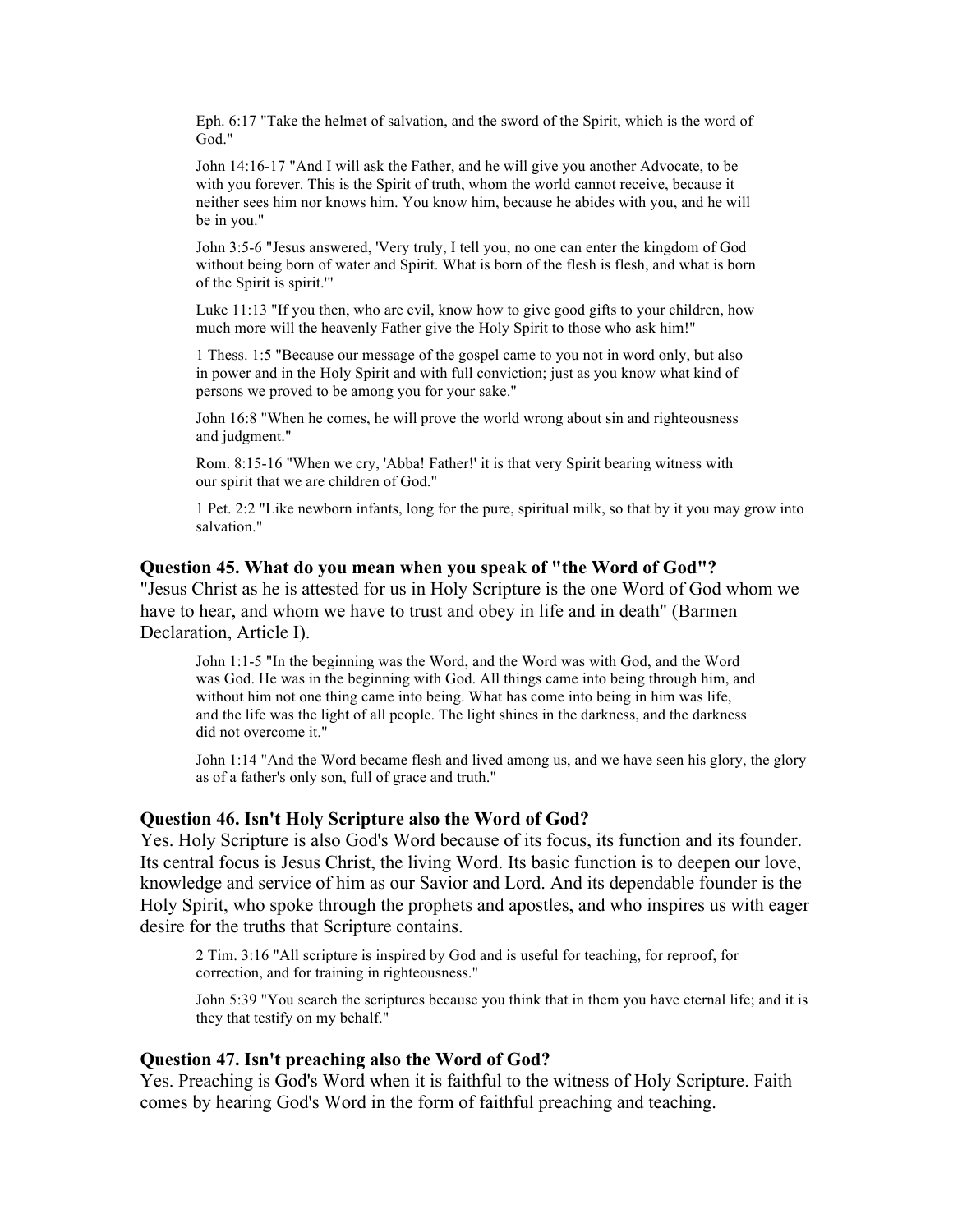Mark 16:15 "And he said to them, "Go into all the world and proclaim the good news to the whole creation."

2 Cor. 4:5 "For we do not proclaim ourselves; we proclaim Jesus Christ as Lord and ourselves as your slaves for Jesus' sake."

Rom. 1:15-16 "Hence my eagerness to proclaim the gospel to you also who are in Rome. For I am not ashamed of the gospel; it is the power of God for salvation to everyone who has faith, to the Jew first and also to the Greek."

Rom. 10:17 "So faith comes from what is heard, and what is heard comes through the word of Christ."

### **Question 48. What do you affirm when you speak of "the holy catholic church"?**

The church is the community of all faithful people who have given their lives to Jesus Christ with thanksgiving. The church is holy because he is holy, and universal (or "catholic") in significance because he is universal in significance. Despite all its remaining imperfections here and now, the church is called to become ever more holy and catholic, for that is what it already is in Christ.

Gal. 2:20 "And the life I now live in the flesh I live by faith in the Son of God, who loved me and gave himself for me."

1 Cor. 1:2 "To the church of God that is in Corinth, to those who are sanctified in Christ Jesus, called to be saints, together with all those who in every place call on the name of our Lord Jesus Christ, both their Lord and ours"

Lev. 11:44 "For I am the Lord your God; sanctify yourselves therefore, and be holy, for I am holy."

1 Pet. 1:15-16 "Instead, as he who called you is holy, be holy yourselves in all your conduct; for it is written, 'You shall be holy, for I am holy.'"

Rev. 5:9 "They sing a new song: 'You are worthy to take the scroll and to open its seals, for you were slaughtered and by your blood you ransomed for God saints from every tribe and language and people and nation.'"

### **Question 49. What is the mission of the church?**

The mission of the church is to bear witness to God's love for the world in Jesus Christ.

Acts 1:8 "But you will receive power when the Holy Spirit has come upon you; and you will be my witnesses in Jerusalem, in all Judea and Samaria, and to the ends of the earth."

John 15:26-27 "When the Advocate comes, whom I will send to you from the Father, the Spirit of truth who comes from the Father, he will testify on my behalf. You also are to testify because you have been with me from the beginning."

Eph. 3:8-10 "Although I am the very least of all the saints, this grace was given to me to bring to the Gentiles the news of the boundless riches of Christ, and to make everyone see what is the plan of the mystery hidden for ages in God who created all things; so that through the church the wisdom of God in its rich variety might now be made known to the rulers and authorities in the heavenly places."

### **Question 50. What forms does this mission take?**

The church's mission takes a wide variety of forms, including evangelism, work for social justice, and ministries of care. Yet the center is always the same: Jesus Christ. In every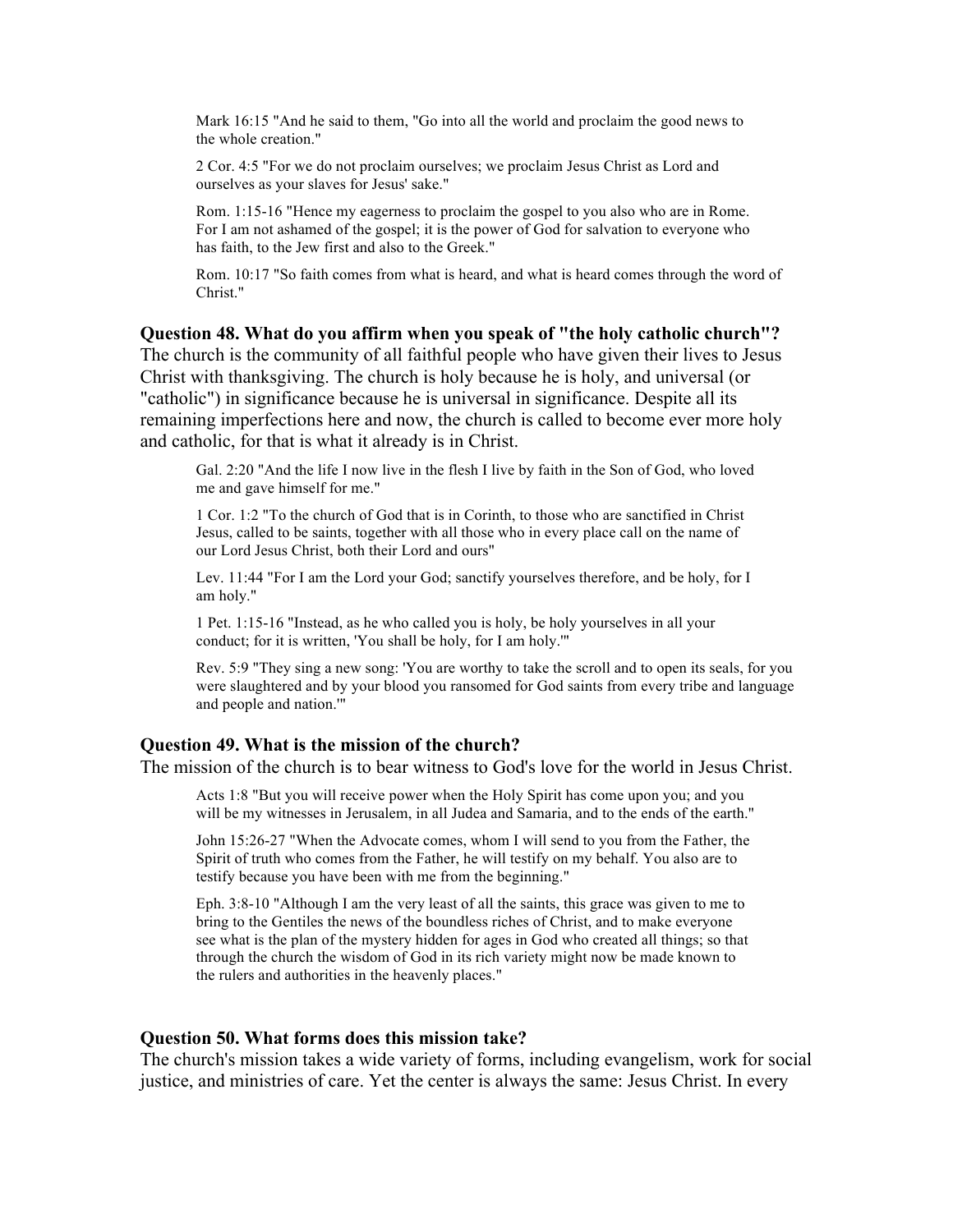case the church extends mercy and forgiveness to the needy in a way that points finally to him.

Luke 10:37 "He said, 'The one who showed him mercy.' Jesus said to him, 'Go and do likewise.'"

Eph. 4:32 "Be kind to one another, tenderhearted, forgiving one another, as God in Christ has forgiven you."

Deut. 15:11 "Since there will never cease to be some in need on the earth, I therefore command you, 'Open your hand to the poor and needy neighbor in your land.'"

Acts 4:34 "There was not a needy person among them, for as many as owned lands or houses sold them and brought the proceeds of what was sold."

### **Question 51. Who are the needy?**

The hungry need bread, the homeless need a roof, the oppressed need justice, and the lonely need fellowship. At the same time — on another and deeper level — the hopeless need hope, sinners need forgiveness, and the world needs the gospel. On this level no one is excluded, and all the needy are one. Our mission as the church is to bring hope to a desperate world by declaring God's undying love — as one beggar tells another where to find bread.

Ps. 10:12 "Rise up, O Lord; O God, lift up your hand; do not forget the oppressed."

Matt. 25:37-40 "Then the righteous will answer him, 'Lord, when was it that we saw you hungry and gave you food, or thirsty and gave you something to drink? And when was it that we saw you a stranger and welcomed you, or naked and gave you clothing? And when was it that we saw you sick or in prison and visited you?' And the king will answer them, 'Truly I tell you, just as you did it to one of the least of these who are members of my family, you did it to me.'"

Jer. 9:23 "Thus says the Lord: Do not let the wise boast in their wisdom, do not let the mighty boast in their might, do not let the wealthy boast in their wealth."

1 Cor. 9:16 "Woe to me if I do not proclaim the gospel!"

Eph. 6:19 "Pray also for me, so that when I speak, a message may be given to me to make known with boldness the mystery of the gospel."

#### **Question 52. What do you affirm when you speak of "the communion of saints"?**

All those who live in union with Christ, whether on earth or with God in heaven, are "saints." Our communion with Christ makes us members one of another. The ties that bind us in Christ are deeper than any other human relationship.

Eph. 2:19-20 "You are no longer strangers and aliens, but you are citizens with the saints and also members of the household of God, built upon the foundation of the apostles and prophets, with Christ Jesus himself as the cornerstone."

Rom. 12:5 "So we, who are many, are one body in Christ, and individually we are members one of another."

Eph. 2:14 "For he is our peace; in his flesh he has made both groups into one and has broken down the dividing wall, that is, the hostility between us."

1 Cor. 12:27 "Now you are the body of Christ and individually members of it."

Gal. 3:28 "There is no longer Jew or Greek, there is no longer slave or free, there is no longer male and female; for all of you are one in Christ Jesus."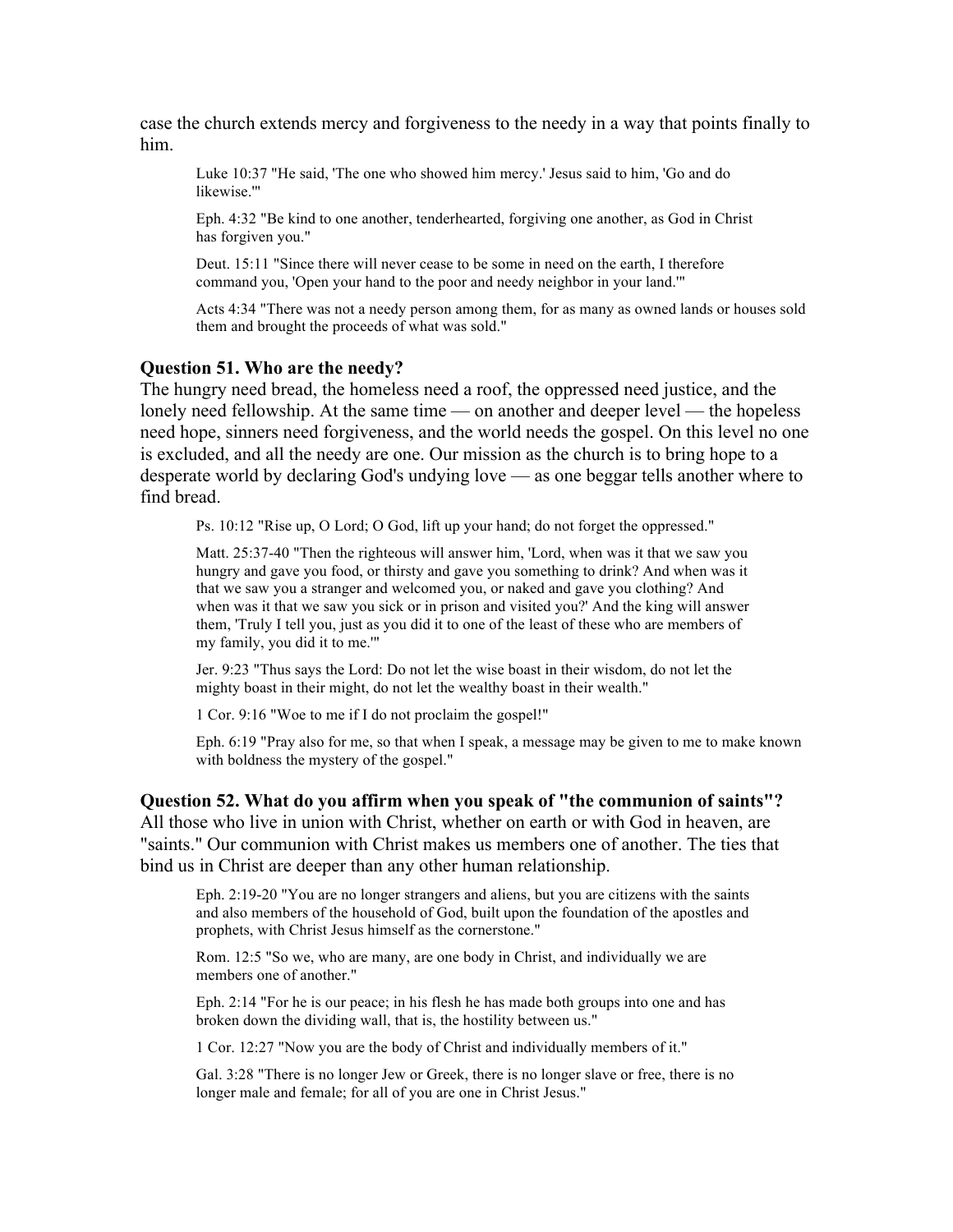Eph. 4:4 "There is one body and one Spirit, just as you were called to the one hope of your calling."

1 Cor. 12:4-7, 12-13 "Now there are varieties of gifts, but the same Spirit; and there are varieties of services, but the same Lord; and there are varieties of activities, but it is the same God who activates all of them in everyone. To each is given the manifestation of the Spirit for the common good. For just as the body is one and has many members, and all the members of the body, though many, are one body, so it is with Christ. For in the one Spirit we were all baptized into one body— Jews or Greeks, slaves or free—and we were all made to drink of one Spirit."

# **Question 53. How do you enter into communion with Christ and so with one another?**

By the power of the Holy Spirit as it works through Word and sacrament. The Scriptures acknowledge two sacraments as instituted by our Lord Jesus Christ — baptism and the Lord's Supper.

1 Cor. 10:17 "Because there is one bread, we who are many are one body, for we all partake of the one bread."

1 Cor. 12:13 "For in the one Spirit we were all baptized into one body—Jews or Greeks, slaves or free—and we were all made to drink of one Spirit."

Col. 3:16 "Let the word of Christ dwell in you richly."

# **Question 54. What is a sacrament?**

A sacrament is a special act of Christian worship, instituted by Christ, which uses a visible sign to proclaim the promise of the gospel for the forgiveness of sins and eternal life. In baptism the sign is that of water; in the Lord's Supper, that of bread and wine.

Mark 1:9-11 "In those days Jesus came from Nazareth of Galilee and was baptized by John in the Jordan. And just as he was coming up out of the water, he saw the heavens torn apart and the Spirit descending like a dove on him. And a voice came from heaven, 'You are my Son, the Beloved; with you I am well pleased.'"

Mark 14:22-25 "While they were eating, he took a loaf of bread, and after blessing it he broke it, gave it to them, and said, 'Take; this is my body.' Then he took a cup, and after giving thanks he gave it to them, and all of them drank from it. He said to them, 'This is my blood of the covenant, which is poured out for many. Truly I tell you, I will never again drink of the fruit of the vine until that day when I drink it new in the kingdom of God.'"

### **Question 55. What is baptism?**

Baptism is the sign and seal through which we are joined to Christ.

Rom. 6:3-4 "Do you not know that all of us who have been baptized into Christ Jesus were baptized into his death? Therefore we have been buried with him by baptism into death, so that, just as Christ was raised from the dead by the glory of the Father, so we too might walk in newness of life."

Gal. 3:27 "As many of you as were baptized into Christ have clothed yourselves with Christ<sup>"</sup>

Rom. 4:11 "[Abraham] received the sign of circumcision as a seal of the righteousness that he had by faith."

### **Question 56. What does it mean to be baptized?**

My baptism means that I am joined to Jesus Christ forever. As I am baptized with water, he baptizes me with his Spirit, washing away all my sins and freeing me from their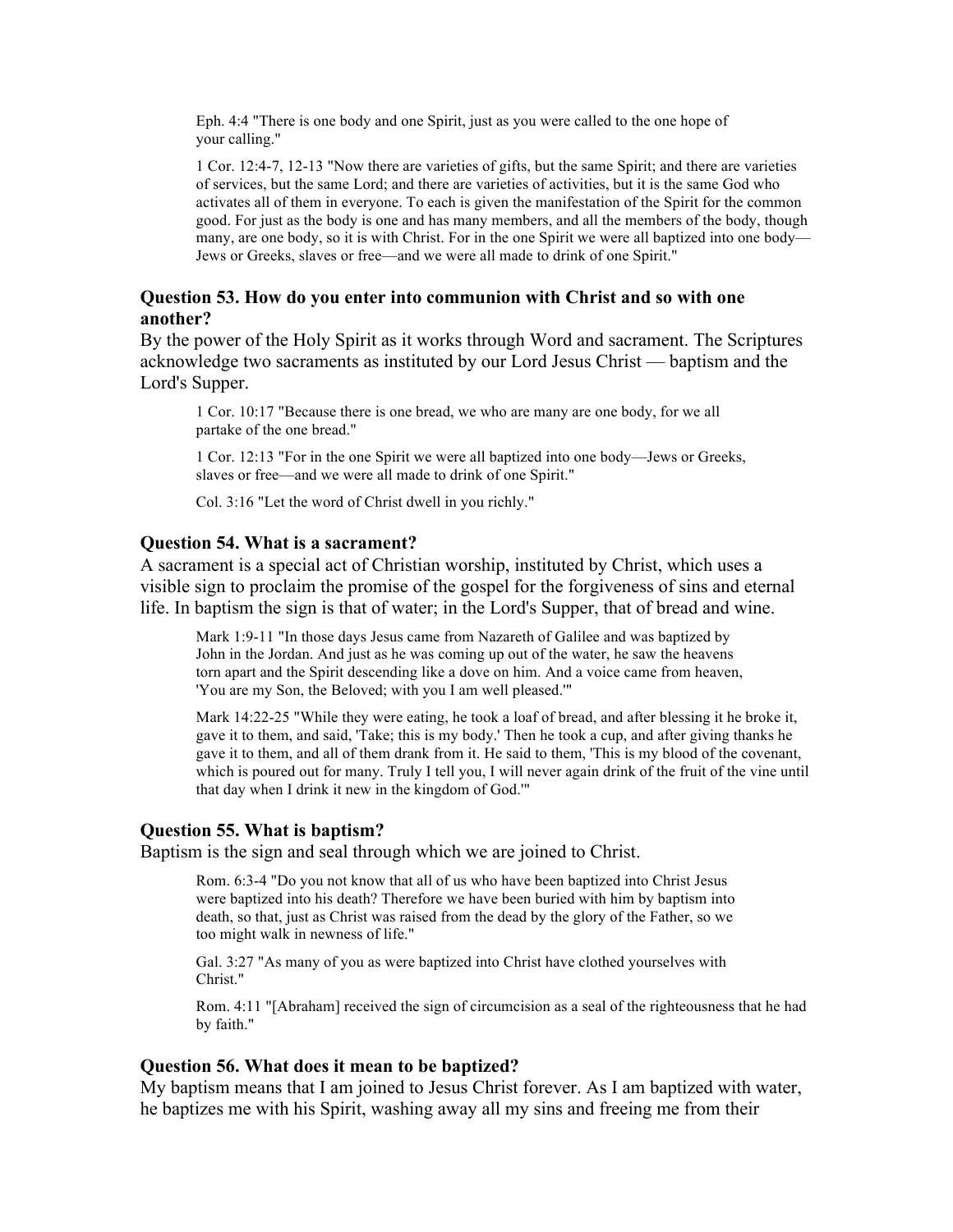control. My baptism is a sign that one day I will rise with him in glory, and may walk with him even now in newness of life.

Col. 2:12 "When you were buried with him in baptism, you were also raised with him through faith in the power of God, who raised him from the dead."

Mark 1:8 "I have baptized you with water; but he will baptize you with the Holy Spirit."

1 Cor. 6:11 "You were washed, you were sanctified, you were justified in the name of the Lord Jesus Christ and in the Spirit of our God."

Eph. 4:4-6 "There is one body and one Spirit, just as you were called to the one hope of your calling, one Lord, one faith, one baptism, one God and Father of all, who is above all and through all and in all."

### **Question 57. Are infants also to be baptized?**

Yes. Along with their believing parents, they are included in the great hope of the gospel and belong to the people of God. Forgiveness and faith are both promised to them through Christ's covenant with his people.

Gen. 17:7 "I will establish my covenant between me and you, and your offspring after you throughout their generations, for an everlasting covenant, to be God to you and to your offspring after you."

Acts 2:38-39 "Peter said to them, 'Repent, and be baptized every one of you in the name of Jesus Christ so that your sins may be forgiven; and you will receive the gift of the Holy Spirit. For the promise is for you, for your children, and for all who are far away, everyone whom the Lord our God calls to him.'"

Acts 16:15 "When she and her household were baptized, she urged us, saying, 'If you have judged me to be faithful to the Lord, come and stay at my home.' And she prevailed upon us."

Acts 16:33 "At the same hour of the night he took them and washed their wounds; then he and his entire family were baptized without delay."

Acts 18:8 "Crispus, the official of the synagogue, became a believer in the Lord, together with all his household; and many of the Corinthians who heard Paul became believers and were baptized."

# **Question 58. Why are you baptized in the name of the Father, and of the Son, and of the Holy Spirit?**

Because of the command Jesus gave his disciples. After he was raised from the dead, he appeared to them and said, "Go and make disciples of all nations, baptizing them in the name of the Father and of the Son and of the Holy Spirit" (Matt. 28:19).

Matt. 28:16-20 "Now the eleven disciples went to Galilee, to the mountain to which Jesus had directed them. When they saw him, they worshipped him; but some doubted. And Jesus came and said to them, 'All authority in heaven and on earth has been given to me. Go therefore and make disciples of all nations, baptizing them in the name of the Father and of the Son and of the Holy Spirit, and teaching them to obey everything that I have commanded you. And remember, I am with you always, to the end of the age.'"

Matt. 3:16-17 "And when Jesus had been baptized, just as he came up from the water, suddenly the heavens were opened to him and he saw the Spirit of God descending like a dove and alighting on him. And a voice from heaven said, 'This is my Son, the Beloved, with whom I am well pleased.'"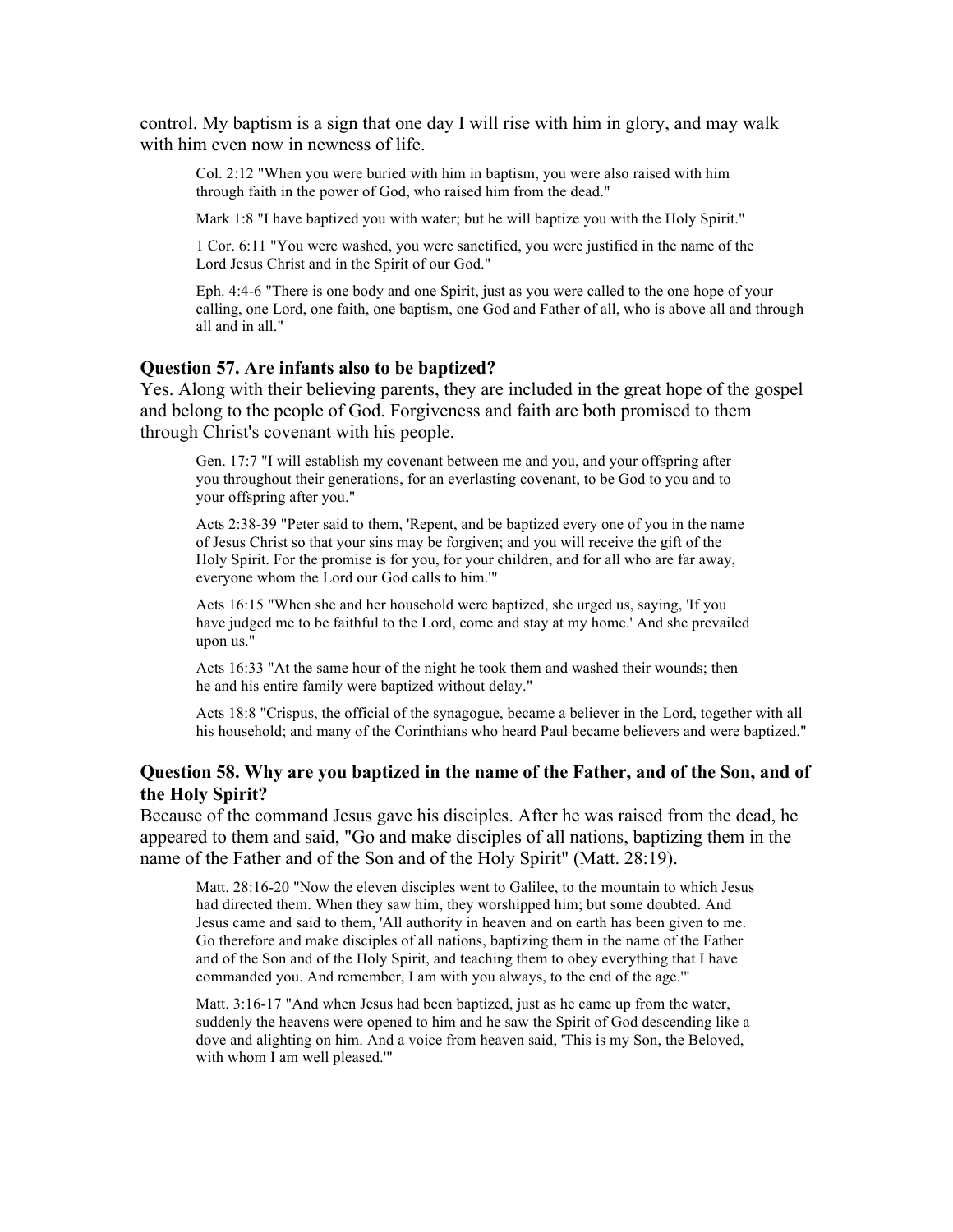1 Pet. 1:2 "[To those] who have been chosen and destined by God the Father and sanctified by the Spirit to be obedient to Jesus Christ and to be sprinkled with his blood: May grace and peace be yours in abundance."

1 Cor. 12:4-6 "Now there are varieties of gifts, but the same Spirit; and there are varieties of services, but the same Lord; and there are varieties of activities, but it is the same God who activates all of them in everyone."

# **Question 59. What is the meaning of this name?**

It is the name of the Holy Trinity. The Father is God, the Son is God, and the Holy Spirit is God. And yet they are not three gods, but one God in three persons. We worship God in this mystery.

2 Cor. 13:13 "The grace of the Lord Jesus Christ, the love of God, and the communion of the Holy Spirit be with all of you."

John 1:1-4 "In the beginning was the Word, and the Word was with God, and the Word was God. He was in the beginning with God. All things came into being through him, and without him not one thing came into being. What has come into being in him was life, and the life was the light of all people."

Rom. 8:11 "If the Spirit of him who raised Jesus from the dead dwells in you, he who raised Christ from the dead will give life to your mortal bodies also through his Spirit that dwells in you."

John 16:13-15 "When the Spirit of truth comes, he will guide you into all the truth. He will glorify me, because he will take what is mine and declare it to you. All that the Father has is mine. For this reason I said that he will take what is mine and declare it to you."

### **Question 60. What is the Lord's Supper?**

The Lord's Supper is the sign and seal by which our communion with Christ is renewed.

1 Cor. 10:16 "The cup of blessing that we bless, is it not a sharing in the blood of Christ? The bread that we break, is it not a sharing in the body of Christ?"

### **Question 61. What does it mean to share in the Lord's Supper?**

When we celebrate the Lord's Supper, the Lord Jesus Christ is truly present, pouring out his Spirit upon us. By his Spirit, the bread that we break and the cup that we bless share in his body and blood. As I receive the bread and the cup, remembering that Christ died even for me, I feed on him in my heart by faith with thanksgiving. His life becomes mine, and my life becomes his, to all eternity.

1 Cor. 11:23-26 "For I received from the Lord what I also handed on to you, that the Lord Jesus on the night when he was betrayed took a loaf of bread, and when he had given thanks, he broke it and said, 'This is my body that is for you. Do this in remembrance of me.' In the same way he took the cup also, after supper, saying, 'This cup is the new covenant in my blood. Do this, as often as you drink it, in remembrance of me.' For as often as you eat this bread and drink the cup, you proclaim the Lord's death until he comes."

Mark 14:22-25 "While they were eating, he took a loaf of bread, and after blessing it he broke it, gave it to them, and said, 'Take; this is my body.' Then he took a cup, and after giving thanks he gave it to them, and all of them drank from it. He said to them, 'This is my blood of the covenant, which is poured out for many. Truly I tell you, I will never again drink of the fruit of the vine until that day when I drink it new in the kingdom of God.'"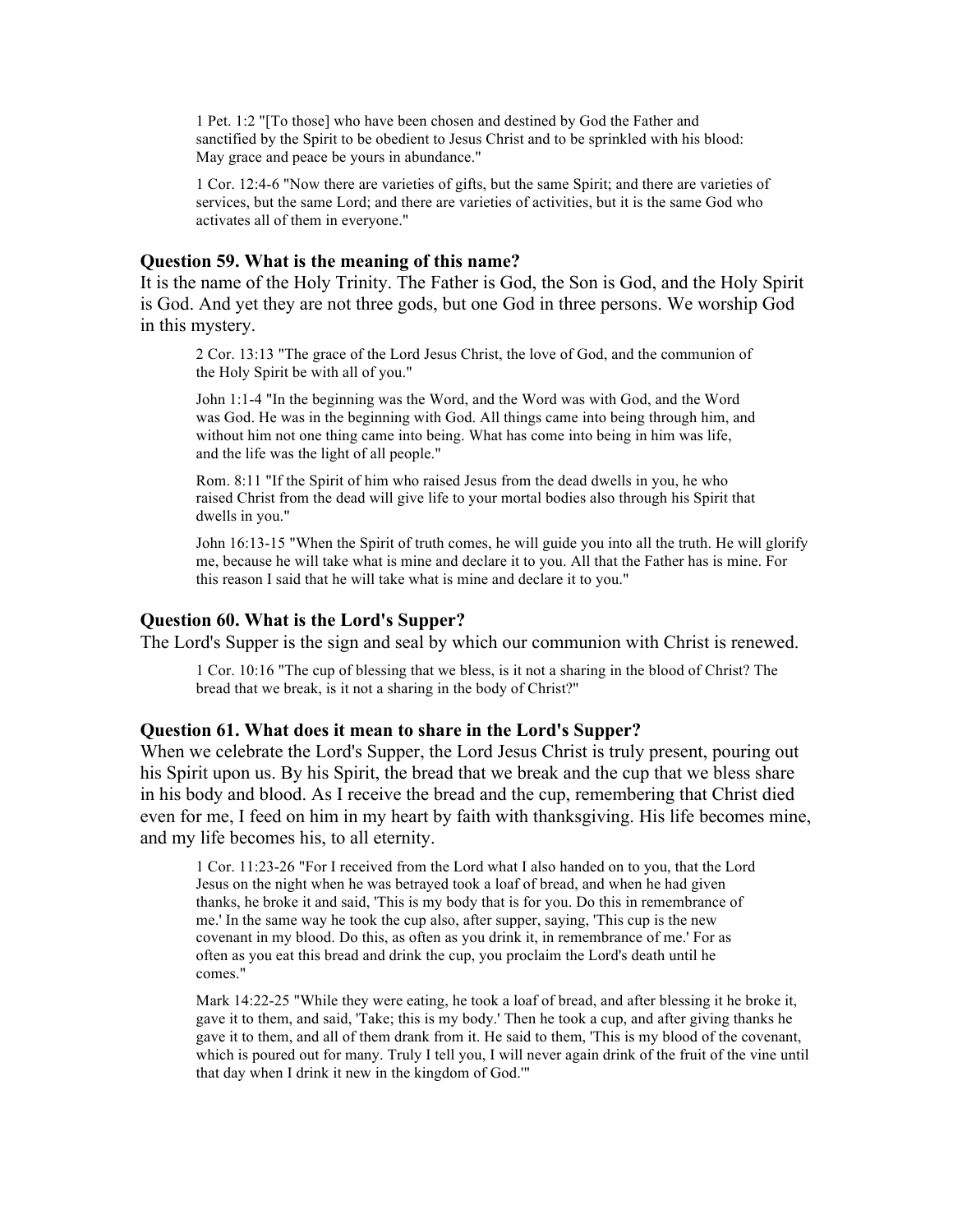**Question 62. What do you mean when you speak of "the forgiveness of sins"?** Because of Jesus Christ, God no longer holds my sins against me. Christ alone is my righteousness and my life. Grace alone is the basis on which God has forgiven me in him. Faith alone is the means by which I receive Christ into my heart, and with him the forgiveness that makes me whole.

1 Cor. 1:30 "Christ Jesus became for us wisdom from God, and righteousness and sanctification and redemption."

1 Tim. 1:1 "Paul, an apostle by the command of God our Savior and of Christ Jesus our hope."

Rom. 11:6 "But if it is by grace, it is no longer on the basis of works, otherwise grace would no longer be grace."

Eph. 2:8 "For by grace you have been saved through faith, and this is not your own doing; it is the gift of God."

Rom. 5:15 "But the free gift is not like the trespass. For if the many died through the one man's trespass, much more surely have the grace of God and the free gift in the grace of the one man, Jesus Christ, abounded for the many."

Rom. 4:16 "For this reason it depends on faith, in order that the promise may rest on grace and be guaranteed to all his descendants, not only to the adherents of the law but also to those who share the faith of Abraham."

Rom. 3:28 "For we hold that a person is justified by faith apart from works prescribed by the law."

## **Question 63. Does forgiveness mean that God excuses sin?**

No. God does not cease to be God. Although God is merciful to the sinner, God does not excuse the evil of sin. For to forgive is not to excuse.

Hab. 1:13 "Your eyes are too pure to behold evil, and you cannot look on wrongdoing; why do you look on the treacherous, and are silent when the wicked swallow those more righteous than they?"

Is. 59:15 "The Lord saw it, and it displeased him that there was no justice."

Heb. 9:22 "Indeed, under the law almost everything is purified with blood, and without the shedding of blood there is no forgiveness of sins."

Rom. 5:8-10 "But God proves his love for us in that while we still were sinners Christ died for us. Much more surely then, now that we have been justified by his blood, will we be saved through him from the wrath of God. For if while we were enemies, we were reconciled to God through the death of his Son, much more surely, having been reconciled, will we be saved by his life."

1 Chron. 16:33 "Then shall the trees of the forest sing for joy before the Lord, for he comes to judge the earth."

# **Question 64. Does your forgiveness of those who have harmed you depend on their repentance?**

No. I am to forgive as I have been forgiven. Just as God's forgiveness of me does not depend on my first confessing and repenting of my sins, so my forgiveness of those who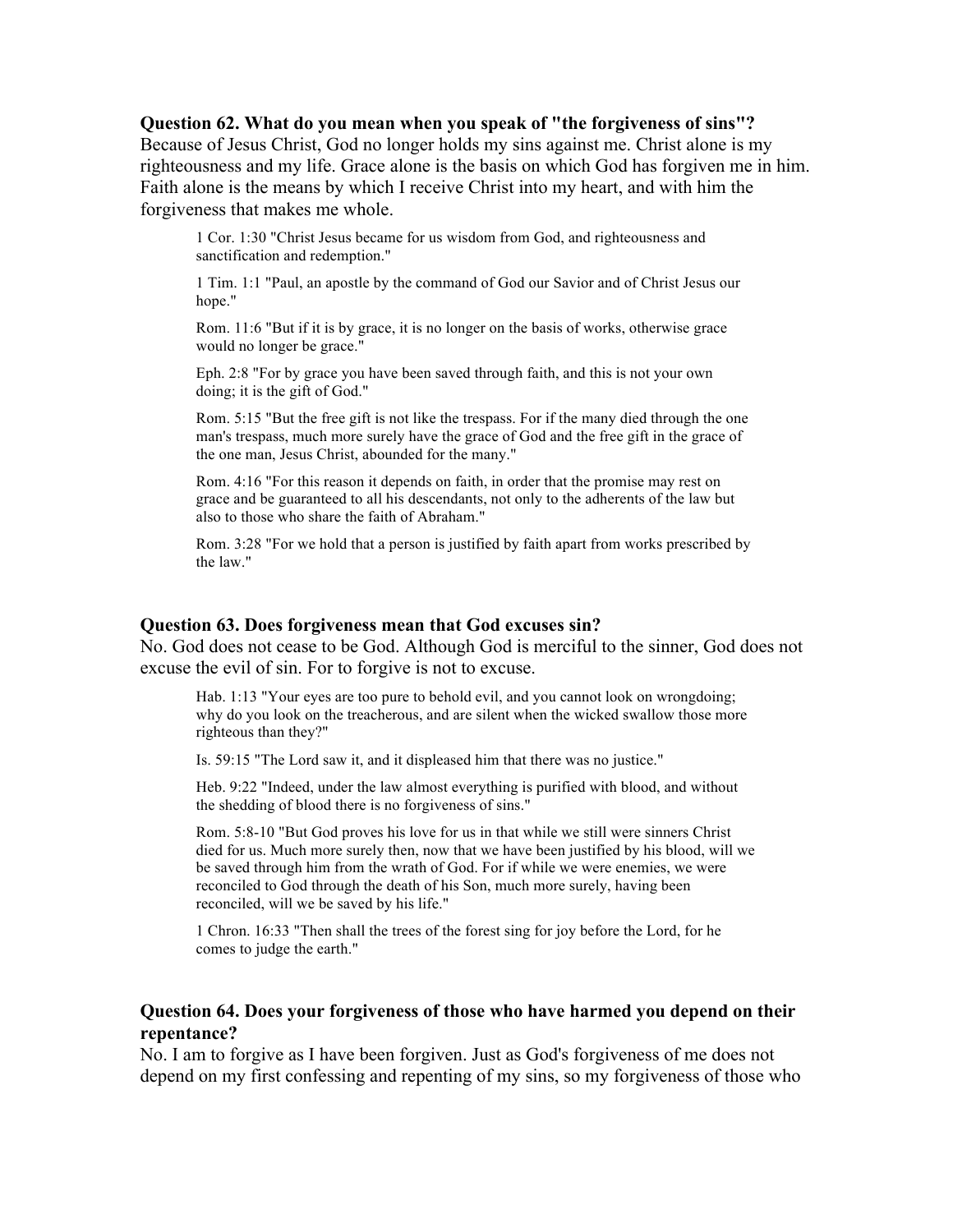harm me does not depend on their doing so. However, when I forgive the person who has harmed me, I do not deny or excuse the harm that was done.

Col. 3:13 "Just as the Lord has forgiven you, so you also must forgive."

Mark 11:25 "Whenever you stand praying, forgive, if you have anything against anyone; so that your Father in heaven may also forgive you your trespasses."

Col. 2:13 "When you were dead in trespasses and the uncircumcision of your flesh, God made you alive together with him, when he forgave us all our trespasses."

Matt. 18:21-22 "Then Peter came and said to him, 'Lord, if another member of the church sins against me, how often should I forgive? As many as seven times?' Jesus said to him, 'Not seven times, but, I tell you, seventy-seven times.'"

Heb. 12:14 "Pursue peace with everyone, and the holiness without which no one will see the Lord."

**Question 65. What do you mean when you speak of "the resurrection of the body"?** Because Christ lives, we will live also. Death is not the end of human life. The whole person, body and soul, will be raised from death to eternal life with God.

John 14:19 "In a little while the world will no longer see me, but you will see me; because I live, you also will live."

John 11:25 "Jesus said to her, 'I am the resurrection and the life. Those who believe in me, even though they die, will live.'"

Rom. 6:5 "For if we have been united with him in a death like his, we will certainly be united with him in a resurrection like his."

1 Cor. 15:21 "For since death came through a human being, the resurrection of the dead has also come through a human being."

1 Cor. 15:42 "So it is with the resurrection of the dead. What is sown is perishable, what is raised is imperishable."

Col. 1:18 "He is the head of the body, the church; he is the beginning, the firstborn from the dead."

### **Question 66. What do you affirm when you speak of "the life everlasting"?**

God does not will to be God without us, but instead grants to us creatures — fallen and mortal as we are — eternal life. Communion with Jesus Christ is eternal life itself.

John 3:16 "For God so loved the world that he gave his only Son, so that everyone who believes in him may not perish but may have eternal life."

John 6:54 "Those who eat my flesh and drink my blood have eternal life, and I will raise them up on the last day."

John 17:3 "And this is eternal life, that they may know you, the only true God, and Jesus Christ whom you have sent."

Rom. 6:22 "But now that you have been freed from sin and enslaved to God, the advantage you get is sanctification. The end is eternal life."

Rom. 6:23 "For the wages of sin is death, but the free gift of God is eternal life in Christ Jesus our Lord."

1 John 2:25 "And this is what he has promised us, eternal life."

Matt. 25:34 "Then the king will say to those at his right hand, 'Come, you that are blessed by my Father, inherit the kingdom prepared for you from the foundation of the world."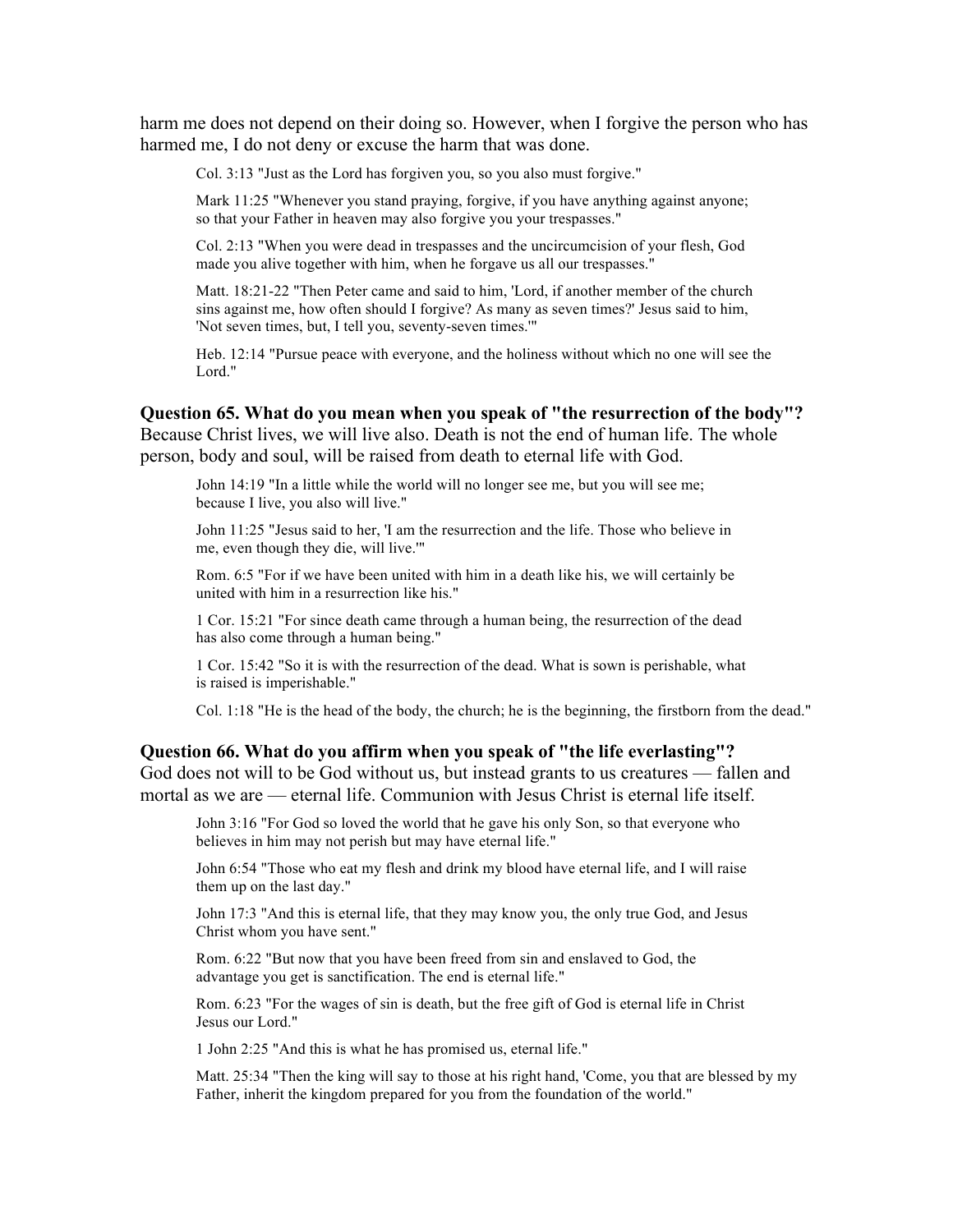### **Question 67. Won't heaven be a boring place?**

No. Heaven is our true home, a world of love. There we shall at last see face to face what we now only glimpse as through a distant mirror. Our deepest, truest delights in this life are only a dim foreshadowing of the delights that await us in heaven.

John 14:2-3 "In my Father's house there are many dwelling places. If it were not so, would I have told you that I go to prepare a place for you? And if I go and prepare a place for you, I will come again and will take you to myself, so that where I am, there you may be also."

Matt. 6:20 "But store up for yourselves treasures in heaven, where neither moth nor rust consumes and where thieves do not break in and steal."

Matt. 8:11 "I tell you, many will come from east and west and will eat with Abraham and Isaac and Jacob in the kingdom of heaven."

Col. 1:5 "because of the hope laid up for you in heaven. You have heard of this hope before in the word of the truth, the gospel."

1 Cor. 13:12 "For now we see in a mirror, dimly, but then we will see face to face. Now I know only in part; then I will know fully, even as I have been fully known."

# **II. The Ten Commandments**

### **Question 68. What are the Ten Commandments?**

The Ten Commandments give a summary of God's law for our lives. They teach us how to live rightly with God and one another.

Deut. 10:4 "Then he wrote on the tablets the same words as before, the ten commandments that the Lord had spoken to you on the mountain out of the fire on the day of the assembly; and the Lord gave them to me."

Matt. 19:17 "And he said to him, 'Why do you ask me about what is good? There is only one who is good. If you wish to enter into life, keep the commandments.'"

#### **Question 69. Why should you obey this law?**

Not to win God's love, for God already loves me. Not to earn my salvation, for Christ has earned it for me. Not to avoid being punished, for then I would obey out of fear. With gladness in my heart I should obey God's law out of gratitude, for God has blessed me by it and given it for my well-being.

Ps. 118:1 "O give thanks to the Lord, for he is good; his steadfast love endures forever!"

Col. 3:17 "And whatever you do, in word or deed, do everything in the name of the Lord Jesus, giving thanks to God the Father through him."

#### **Question 70. What is the first commandment?**

You shall have no other gods before me (Ex. 20:3; Deut. 5:7).

Deut. 26:17 "Today you have obtained the Lord's agreement: to be your God; and for you to walk in his ways, to keep his statutes, his commandments, and his ordinances, and to obey him."

Matt. 4:10 "Jesus said to him, 'Away with you, Satan! for it is written, 'Worship the Lord your God, and serve only him.'"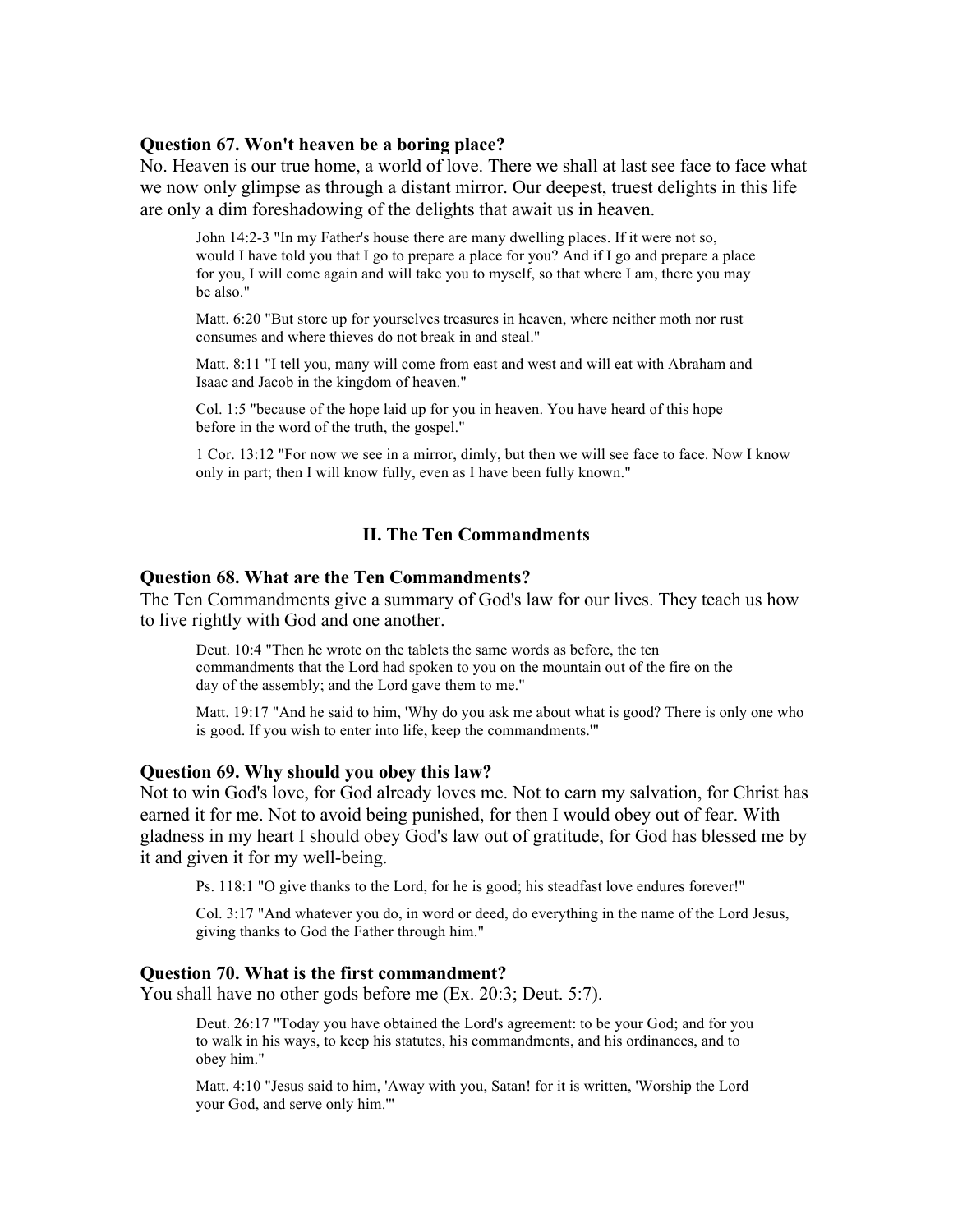### **Question 71. What do you learn from this commandment?**

No loyalty comes before my loyalty to God. I should worship and serve only God, expect all good from God alone, and love, fear and honor God with all my heart.

Matt. 6:24 "No one can serve two masters; for a slave will either hate the one and love the other, or be devoted to the one and despise the other. You cannot serve God and wealth."

Deut. 6:5 "You shall love the Lord your God with all your heart, and with all your soul, and with all your might."

Prov. 9:10 "The fear of the Lord is the beginning of wisdom, and the knowledge of the Holy One is insight."

Matt. 10:37 "Whoever loves father or mother more than me is not worthy of me; and whoever loves son or daughter more than me is not worthy of me."

#### **Question 72. What is the second commandment?**

You shall not make for yourself an idol (Ex. 20:4; Deut. 5:8).

### **Question 73. What do you learn from this commandment?**

First, when I treat anything other than God as though it were God, I make it an idol. Second, when I assume that my own interests are more important than anything else, I make them into idols, and in effect I also make an idol of myself.

Deut. 6:14 "Do not follow other gods, any of the gods of the peoples who are all around you."

1 John 5:21 "Little children, keep yourselves from idols."

Ex. 34:14 "For you shall worship no other god, because the Lord, whose name is Jealous, is a jealous God."

1 Chron. 16:26 "For all the gods of the peoples are idols, but the Lord made the heavens."

Rom. 1:22-23 "Claiming to be wise, they became fools; and they exchanged the glory of the immortal God for images resembling a mortal human being or birds or four-footed animals or reptiles."

Phil. 2:4 "Let each of you look not to your own interests, but to the interests of others."

### **Question 74. What is the third commandment?**

You shall not make wrongful use of the name of the Lord your God (Ex. 20:7; Deut. 5:11).

#### **Question 75. What do you learn from this commandment?**

I should use God's name with reverence and awe. God's name is holy and deserves the highest honor from us. It is insulted when used carelessly, as in a curse or a pious cliché.

Ps. 29:2 "Ascribe to the Lord the glory of his name; worship the Lord in holy splendor."

Rev. 15:3-4 "Great and amazing are your deeds, Lord God the Almighty! Just and true are your ways, King of the nations! Lord, who will not fear and glorify your name?"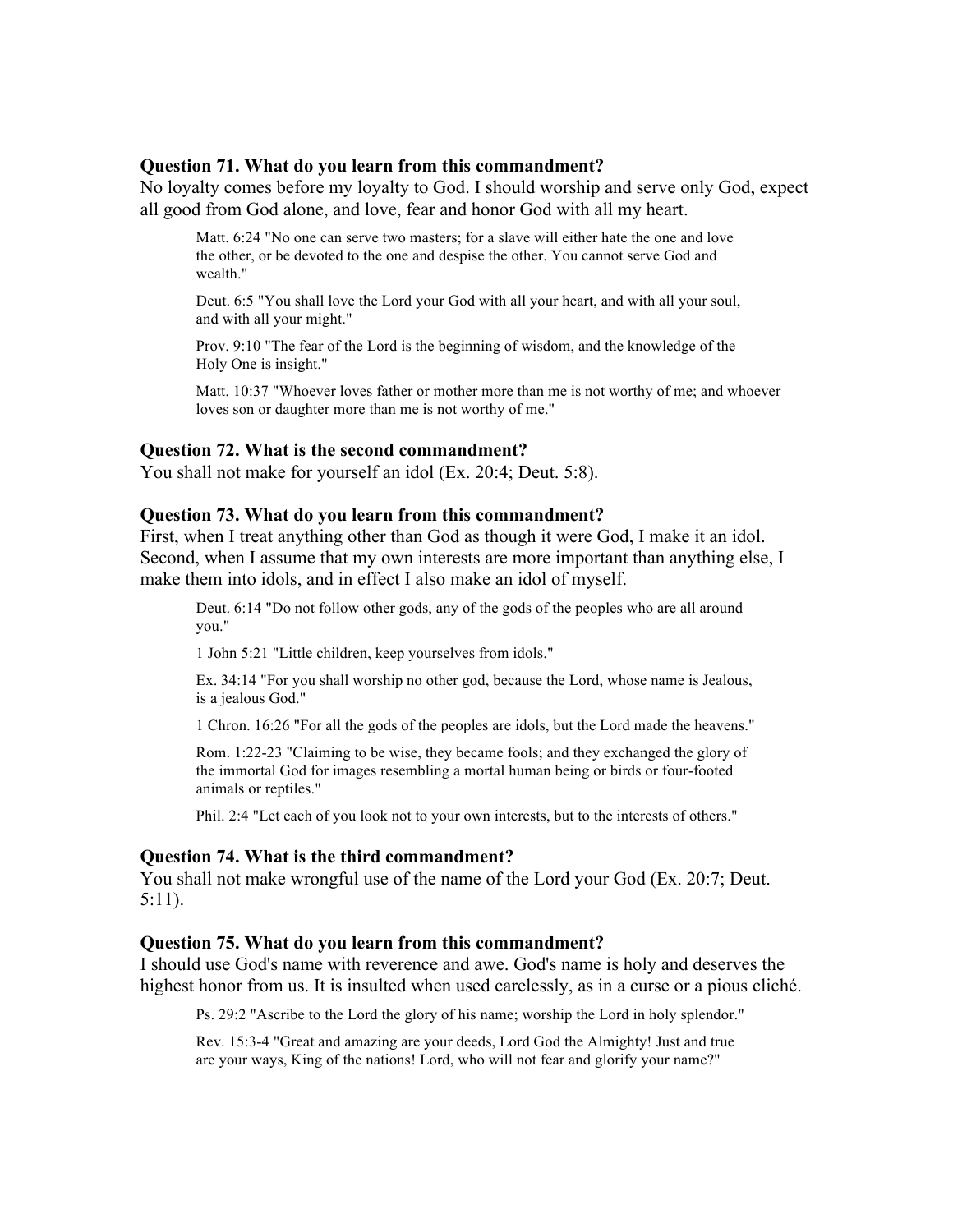Ps. 138:2 "I bow down toward your holy temple and give thanks to your name for your steadfast love and your faithfulness; for you have exalted your name and your word above everything."

Eph. 4:29 "Let no evil talk come out of your mouths, but only what is useful for building up, as there is need, so that your words may give grace to those who hear."

Ps. 103:1-2 "Bless the Lord, O my soul, and all that is within me, bless his holy name. Bless the Lord, O my soul, and do not forget all his benefits."

#### **Question 76. What is the fourth commandment?**

Remember the Sabbath Day, and keep it holy (Ex. 20:8; Deut. 5:12).

### **Question 77. What do you learn from this commandment?**

God requires a special day to be set apart so that worship can be at the center of my life. It is right to honor God with thanks and praise, and to hear and receive God's Word.

Rom. 10:8 "But what does it say? "The word is near you, on your lips and in your heart."

Deut. 5:12 "Observe the sabbath day and keep it holy, as the Lord your God commanded you."

Gen. 2:3 "So God blessed the seventh day and hallowed it, because on it God rested from all the work that he had done in creation."

Lev. 23:3 "Six days shall work be done; but the seventh day is a sabbath of complete rest, a holy convocation; you shall do no work: it is a sabbath to the Lord throughout your settlements."

Acts 2:42, 46 "They devoted themselves to the apostles' teaching and fellowship, to the breaking of bread and the prayers. Day by day, as they spent much time together in the temple, they broke bread at home and ate their food with glad and generous hearts."

#### **Question 78. What is the best summary of the first four commandments?**

These teach me how to live rightly with God. Jesus summed them up with the commandment he called the first and greatest: You shall love the Lord your God with all your heart, and with all your soul, and with all your mind (Matt. 22:37; Deut. 6:5).

#### **Question 79. What is the fifth commandment?**

Honor your father and your mother (Ex. 20:12; Deut. 5:16).

#### **Question 80. What do you learn from this commandment?**

Though I owe reverence to God alone, I owe genuine respect to my parents, both my mother and father. God wills me to listen to them, be thankful for the benefits I receive from them, and be considerate of their needs, especially in old age.

Eph. 5:21 "Be subject to one another out of reverence for Christ."

Rom. 12:10 "Love one another with mutual affection; outdo one another in showing honor."

Eph. 6:2 "Honor your father and mother—this is the first commandment with a promise."

Prov. 1:8 "Hear, my child, your father's instruction, and do not reject your mother's teaching."

Lev. 19:32 "You shall rise before the aged, and defer to the old; and you shall fear your God: I am the Lord."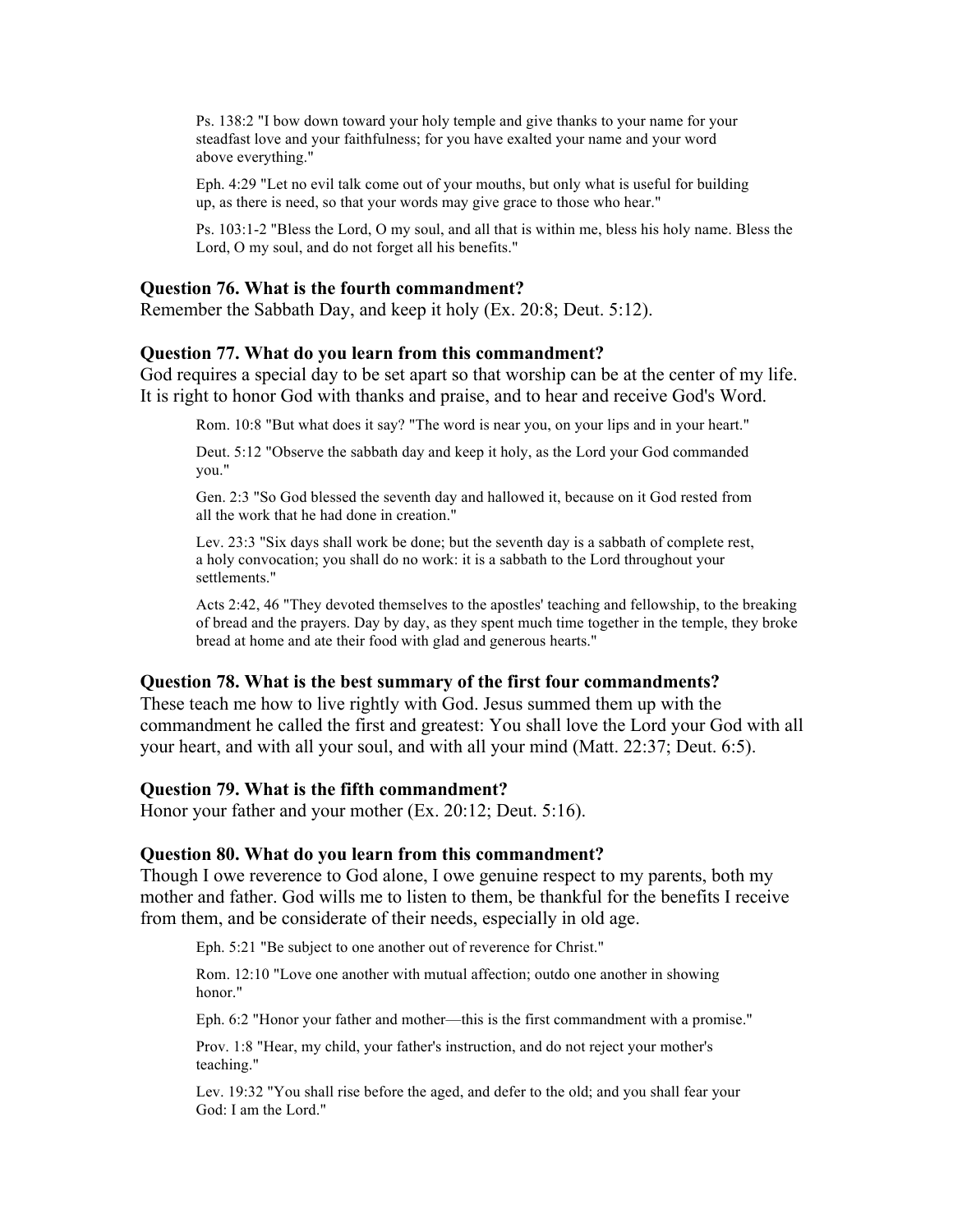Luke 2:51 "Then [Jesus] went down with them and came to Nazareth, and was obedient to them. His mother treasured all these things in her heart."

### **Question 81. Are there limits to your obligation to obey them?**

Yes. No mere human being is God. Blind obedience is not required, for everything should be tested by loyalty and obedience to God.

1 Pet. 2:17 "Honor everyone. Love the family of believers. Fear God. Honor the emperor."

Acts 5:29 "Peter and the apostles answered, 'We must obey God rather than any human authority.'"

### **Question 82. What is the sixth commandment?**

You shall not murder (Ex. 20:13; Deut. 5:17).

## **Question 83. What do you learn from this commandment?**

God forbids anything that harms my neighbor unfairly. Murder or injury can be done not only by direct violence but also by an angry word or a clever plan, and not only by an individual but also by unjust social institutions. I should honor every human being, including my enemy, as a person made in God's image.

1 John 3:15 "All who hate a brother or sister are murderers, and you know that murderers do not have eternal life abiding in them."

Prov. 24:17 "Do not rejoice when your enemies fall, and do not let your heart be glad when they stumble."

Rom. 12:19-20 "Beloved, never avenge yourselves, but leave room for the wrath of God; for it is written, 'Vengeance is mine, I will repay, says the Lord.' No, 'if your enemies are hungry, feed them; if they are thirsty, give them something to drink; for by doing this you will heap burning coals on their heads.'"

Col. 3:12-13 "As God's chosen ones, holy and beloved, clothe yourselves with compassion, kindness, humility, meekness, and patience. Bear with one another and, if anyone has a complaint against another, forgive each other; just as the Lord has forgiven you, so you also must forgive."

Matt. 5:21-22 "You have heard that it was said to those of ancient times, 'You shall not murder'; and 'whoever murders shall be liable to judgment.' But I say to you that if you are angry with a brother or sister, you will be liable to judgment; and if you insult a brother or sister, you will be liable to the council; and if you say, 'You fool,' you will be liable to the hell of fire."

Matt. 26:52 "Then Jesus said to him, 'Put your sword back into its place; for all who take the sword will perish by the sword.'"

### **Question 84. What is the seventh commandment?**

You shall not commit adultery (Ex. 20:14; Deut. 5:18).

# **Question 85. What do you learn from this commandment?**

God requires fidelity and purity in sexual relations. Since love is God's great gift, God expects me not to corrupt it, or confuse it with momentary desire or the selfish fulfillment of my own pleasures. God forbids all sexual immorality, whether in married or in single life.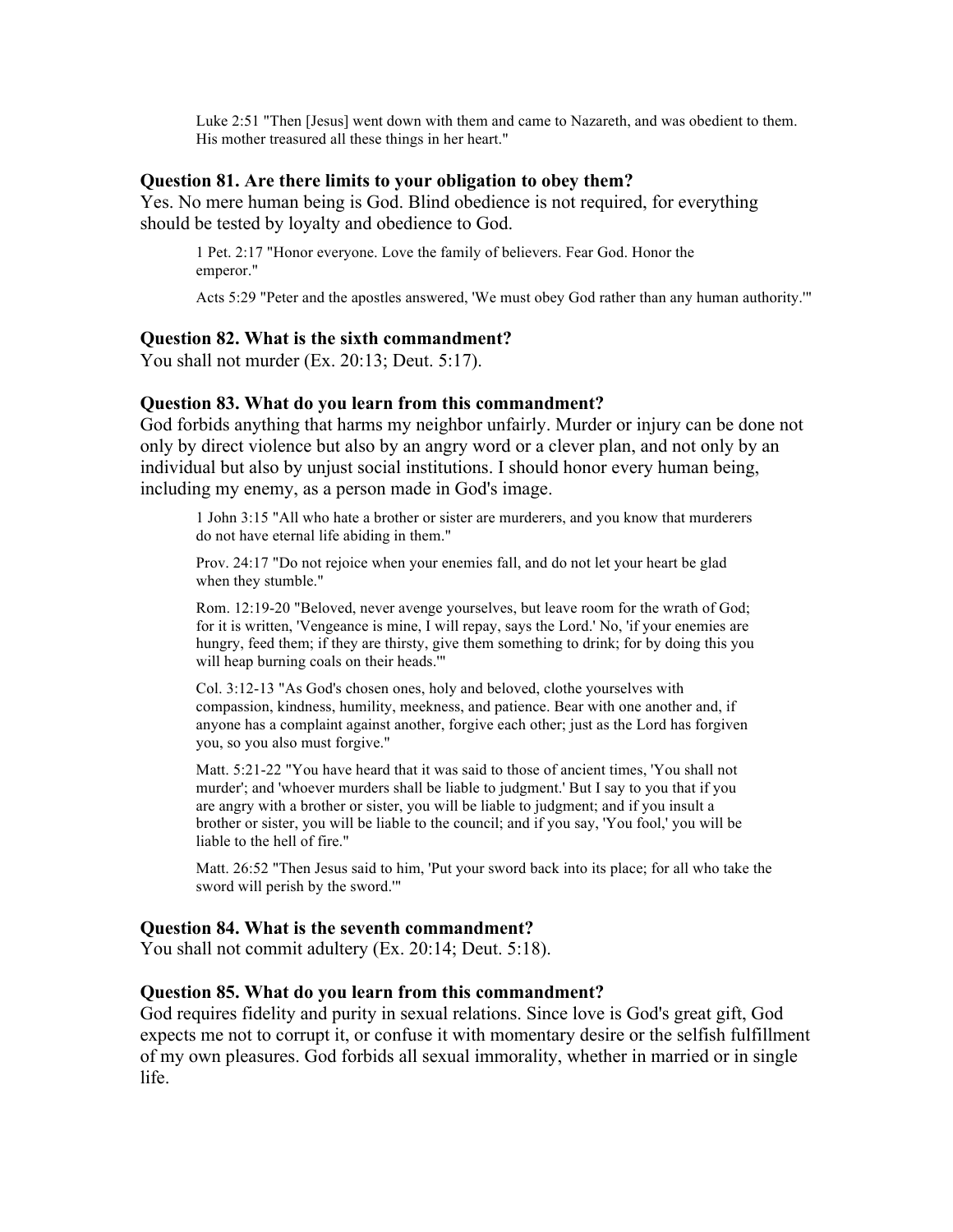Eph. 5:3 "But fornication and impurity of any kind, or greed, must not even be mentioned among you, as is proper among saints."

Matt. 5:27-29 "You have heard that it was said, 'You shall not commit adultery.' But I say to you that everyone who looks at a woman with lust has already committed adultery with her in his heart. If your right eye causes you to sin, tear it out and throw it away; it is better for you to lose one of your members than for your whole body to be thrown into hell."

Heb. 13:4 "Let marriage be held in honor by all, and let the marriage bed be kept undefiled; for God will judge fornicators and adulterers."

1 Thess. 4:3-4 "For this is the will of God, your sanctification: that you abstain from fornication; that each one of you know how to control your own body in holiness and honor."

### **Question 86. What is the eighth commandment?**

You shall not steal (Ex. 20:15; Deut. 5:19).

#### **Question 87. What do you learn from this commandment?**

God forbids all theft and robbery, including schemes, tricks or systems that unjustly take what belongs to someone else. God requires me not to be driven by greed, not to misuse or waste the gifts I have been given, and not to distrust the promise that God will supply my needs.

Job 20:19-20 "For they have crushed and abandoned the poor, they have seized a house that they did not build. They knew no quiet in their bellies; in their greed they let nothing escape."

Jer. 22:13 "Woe to him who builds his house by unrighteousness, and his upper rooms by injustice; who makes his neighbors work for nothing, and does not give them their wages."

Prov. 18.9 "One who is slack in work is close kin to a vandal."

1 Tim. 6:9-10 "But those who want to be rich fall into temptation and are trapped by many senseless and harmful desires that plunge people into ruin and destruction."

1 John 3:17 "How does God's love abide in anyone who has the world's goods and sees a brother or sister in need and yet refuses help?"

Luke 12:15 "And he said to them, 'Take care! Be on your guard against all kinds of greed; for one's life does not consist in the abundance of possessions.'"

Phil. 4:19 "And my God will fully satisfy every need of yours according to his riches in glory in Christ Jesus."

### **Question 88. What is the ninth commandment?**

You shall not bear false witness against your neighbor (Ex. 20:16; Deut. 5:20).

### **Question 89. What do you learn from this commandment?**

God forbids me to damage the honor or reputation of my neighbor. I should not say false things against anyone for the sake of money, favor or friendship, for the sake of revenge, or for any other reason. God requires me to speak well of my neighbor when I can, and to view the faults of my neighbor with tolerance when I cannot.

Zech. 8:16-17 "These are the things that you shall do: Speak the truth to one another, render in your gates judgments that are true and make for peace, do not devise evil in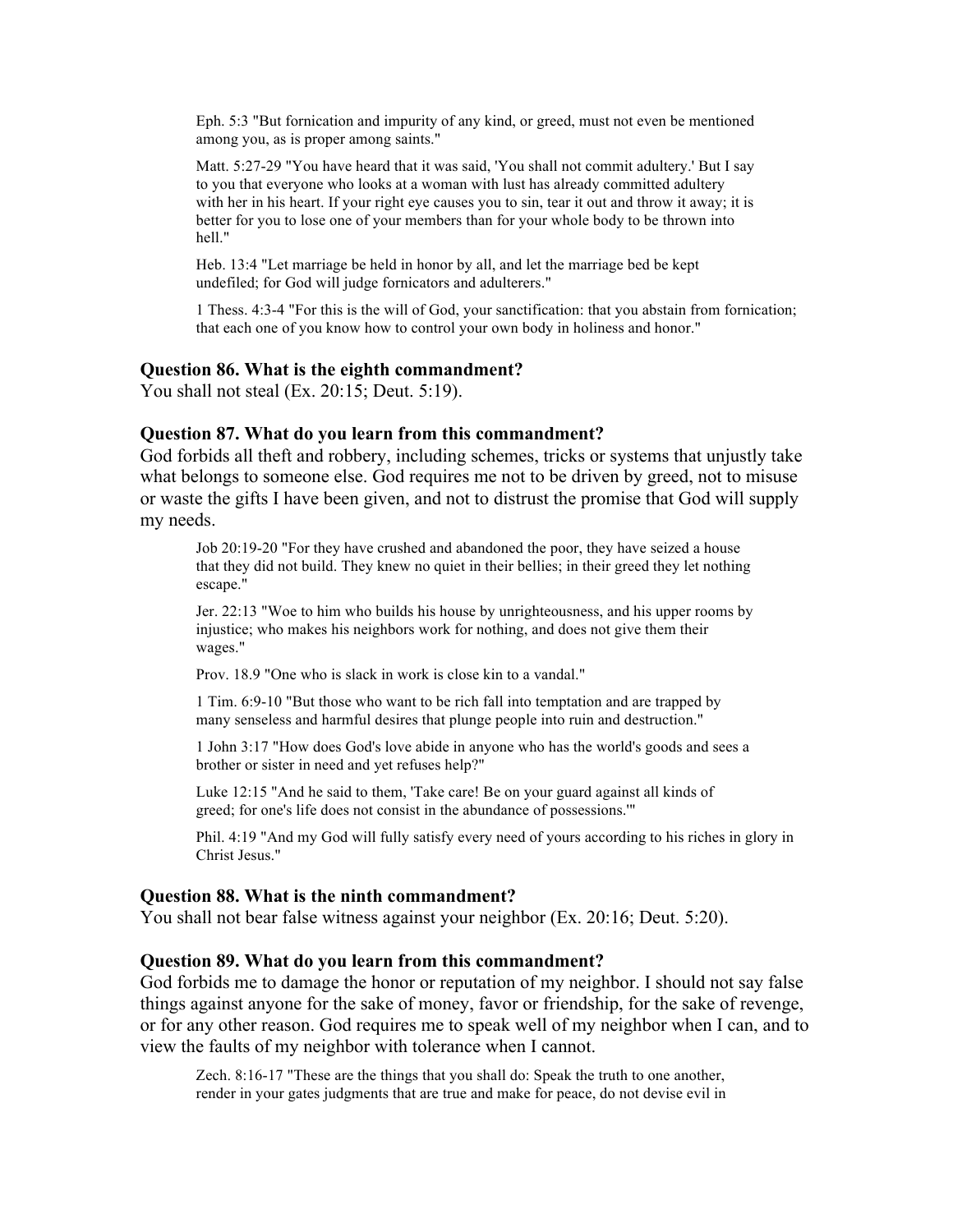your hearts against one another, and love no false oath; for all these are things that I hate, says the Lord."

1 Pet. 3:16 "Yet do it with gentleness and reverence. Keep your conscience clear, so that, when you are maligned, those who abuse you for your good conduct in Christ may be put to shame."

Prov. 14:5 "A faithful witness does not lie, but a false witness breathes out lies."

James 4:11 "Do not speak evil against one another, brothers and sisters. Whoever speaks evil against another or judges another, speaks evil against the law and judges the law; but if you judge the law, you are not a doer of the law but a judge."

1 Pet. 4:8 "Above all, maintain constant love for one another, for love covers a multitude of sins."

# **Question 90. Does this commandment forbid racism and other forms of negative stereotyping?**

Yes. In forbidding false witness against my neighbor, God forbids me to be prejudiced against people who belong to any vulnerable, different or disfavored social group. Jews, women, homosexuals, racial and ethnic minorities, and national enemies are among those who have suffered terribly from being subjected to the slurs of social prejudice.

Rom. 3:13, 15 "Their throats are opened graves; they use their tongues to deceive. The venom of vipers is under their lips. . . . Their feet are swift to shed blood."

Prov. 31:8-9 "Speak out for those who cannot speak, for the rights of all the destitute. Speak out, judge righteously, defend the rights of the poor and needy."

Matt. 7:1-2 "Do not judge, so that you may not be judged. For with the judgment you make you will be judged, and the measure you give will be the measure you get."

### **Question 91. What is the tenth commandment?**

You shall not covet what is your neighbor's (Ex. 20:17; Deut. 5:21).

### **Question 92. What do you learn from this commandment?**

My whole heart should belong to God alone, not to money or the things of this world. "Coveting" means desiring something wrongfully. I should not resent the good fortune or success of my neighbor or allow envy to corrupt my heart.

Heb. 13:5 "Keep your lives free from the love of money, and be content with what you have; for he has said, 'I will never leave you or forsake you.'"

Gal. 5:26 "Let us not become conceited, competing against one another, envying one another."

### **Question 93. What is the best summary of the last six commandments?**

These teach me how to live rightly with my neighbor. Jesus summed them up with a commandment which is like the greatest one about loving God: You shall love your neighbor as yourself (Matt. 22:39; Lev. 19:18).

#### **Question 94. Can you obey these commandments perfectly?**

No. Yet there is more grace in God than sin in me. While I must confess my sins to God and resolve not to commit them, I can be confident that God is forgiving, and will give me the grace grow in love and knowledge day by day.

Ps. 14:3 "They have all gone astray, they are all alike perverse; there is no one who does good, no, not one."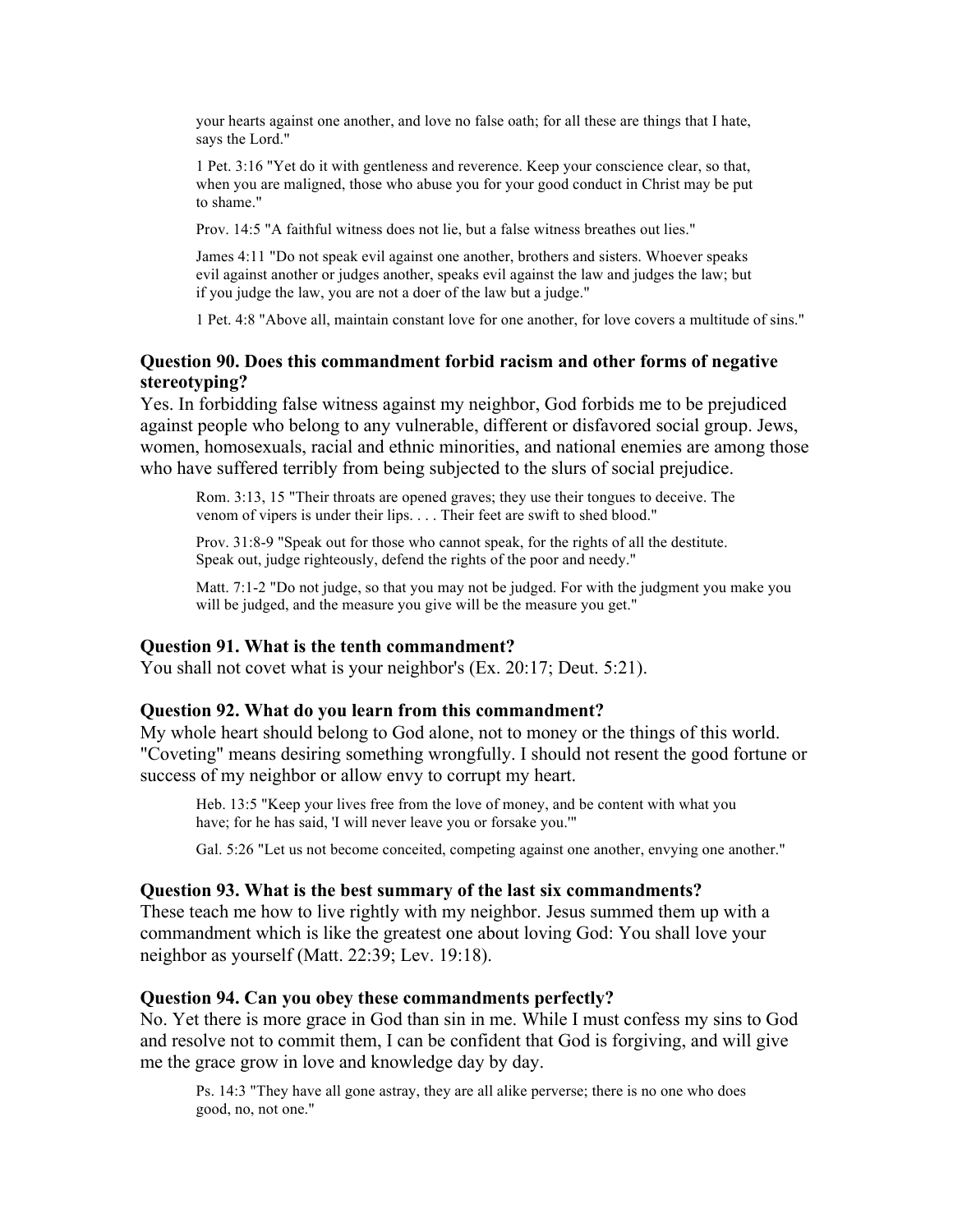Eph. 2:8 "For by grace you have been saved through faith, and this is not your own doing; it is the gift of God."

Ps. 130:3-4 "If you, O Lord, should mark iniquities, Lord, who could stand? But there is forgiveness with you, so that you may be revered."

Col. 1:13-14 "He has rescued us from the power of darkness and transferred us into the kingdom of his beloved Son, in whom we have redemption, the forgiveness of sins."

1 John 1:8 "If we say that we have no sin, we deceive ourselves, and the truth is not in us."

#### **III. The Lord's Prayer**

### **Question 95. What is prayer?**

Prayer means calling upon God whose Spirit is always present with us. In prayer we approach God with reverence, confidence and humility. Prayer involves both addressing God in praise, confession, thanksgiving, and supplication, and listening for God's word within our hearts. When we adore God, we are filled with wonder, love and praise before God's heavenly glory. When we confess our sins to God, we ask for forgiveness with sorry hearts. When we give thanks to God, we acknowledge God's great goodness in all that has been provided for us. Finally, when we call upon God to hear our requests, we affirm that God is always near to us in times of need and sorrow.

Ps. 48.1 "Great is the Lord and greatly to be praised."

Ps. 96:8-9 "Ascribe to the Lord the glory due his name; bring an offering, and come into his courts. Worship the Lord in holy splendor; tremble before him, all the earth."

James 5:16 "Therefore confess your sins to one another, and pray for one another, so that you may be healed. The prayer of the righteous is powerful and effective."

1 John 1:9 "If we confess our sins, he who is faithful and just will forgive us our sins and cleanse us from all unrighteousness."

Ps. 107:8 "Let them thank the Lord for his steadfast love, for his wonderful works to humankind."

Ps. 75:1 "We give thanks to you, O God; we give thanks; your name is near. People tell of your wondrous deeds."

Ps. 50:15 "Call on me in the day of trouble; I will deliver you, and you shall glorify me."

Ps. 145:18 "The Lord is near to all who call on him, to all who call on him in truth."

Eph. 6:18 "Pray in the Spirit at all times in every prayer and supplication. To that end keep alert and always persevere in supplication for all the saints."

# **Question 96. What is the purpose of prayer?**

Prayer brings us into communion with God. The more our lives are rooted in prayer, the more we sense how wonderful God is in grace, purity, majesty and love. Prayer means offering our lives completely to God, submitting ourselves to God's will, and waiting faithfully for God's grace. Through prayer God frees us from anxiety, equips us for service, and deepens our faith.

Ps. 62:8 "Trust in him at all times, O people; pour out your heart before him; God is a refuge for us."

Ps. 139:1 "O Lord, you have searched me and known me."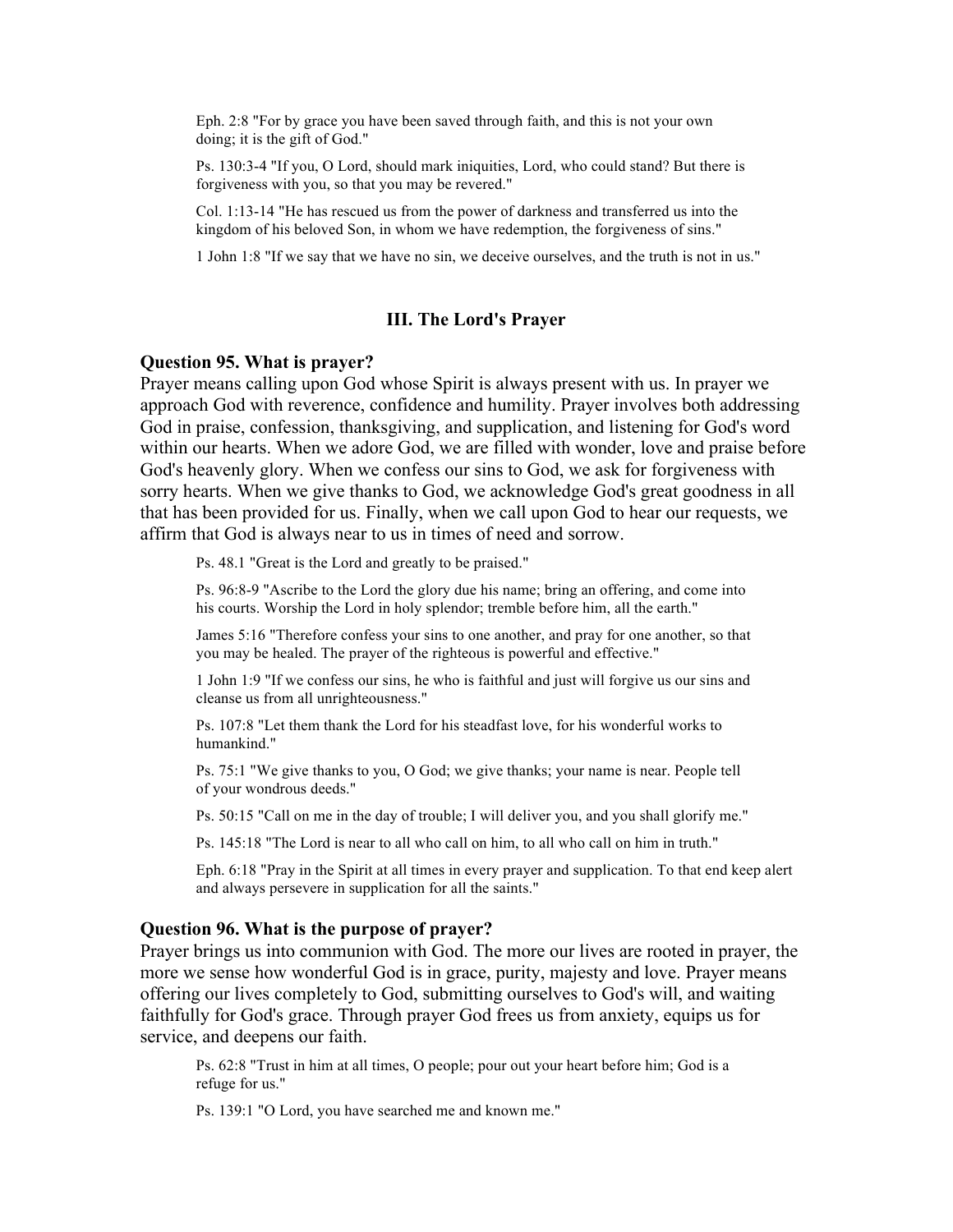Phil. 4:6 "Do not worry about anything, but in everything by prayer and supplication with thanksgiving let your requests be made known to God."

Matt. 7:7-8 "Ask, and it will be given you; search, and you will find; knock, and the door will be opened for you. For everyone who asks receives, and everyone who searches finds, and for everyone who knocks, the door will be opened."

### **Question 97. What prayer serves as our rule or pattern?**

Our rule or pattern is found in the Lord's Prayer, which Jesus taught to his disciples:

Our Father in heaven, hallowed be your name, your kingdom come, your will be done, on earth as in heaven. Give us today our daily bread. Forgive us our sins as we forgive those who sin against us. Save us from the time of trial and deliver us from evil. For the kingdom, the power and the glory are yours now and for ever. Amen.

These words express everything that we may desire and expect from God.

#### **Question 98. What is meant by addressing God as "Our Father in heaven"?**

When we pray to God as "our Father in heaven," we draw near with childlike reverence, and place ourselves securely in God's hands. We express our confidence that God cares for us, and that nothing on earth is beyond the reach of God's grace.

Rom. 8:15 "For you did not receive a spirit of slavery to fall back into fear, but you have received a spirit of adoption. When we cry, 'Abba! Father!'"

Jer. 23:23-24 "Am I a God near by, says the Lord, and not a God far off? Who can hide in secret places so that I cannot see them? says the Lord. Do I not fill heaven and earth? says the Lord."

Acts 17:24-25 "The God who made the world and everything in it, he who is Lord of heaven and earth, does not live in shrines made by human hands."

#### **Question 99. What is meant by the first petition, "Hallowed be your name"?**

This petition is placed first, because it expresses the goal and purpose of the whole prayer. When we pray for God's name to be "hallowed," we ask that we will know and glorify God as God really is, and that all things will truly come to serve God.

Jer. 9:23-24 "Thus says the Lord: Do not let the wise boast in their wisdom, do not let the mighty boast in their might, do not let the wealthy boast in their wealth; but let those who boast boast in this, that they understand and know me, that I am the Lord; I act with steadfast love, justice, and righteousness in the earth, for in these things I delight, says the Lord."

Rom. 11:36 "For from him and through him and to him are all things. To him be the glory forever. Amen."

Ps. 115:1 "Not to us, O Lord, not to us, but to your name give glory, for the sake of your steadfast love and your faithfulness."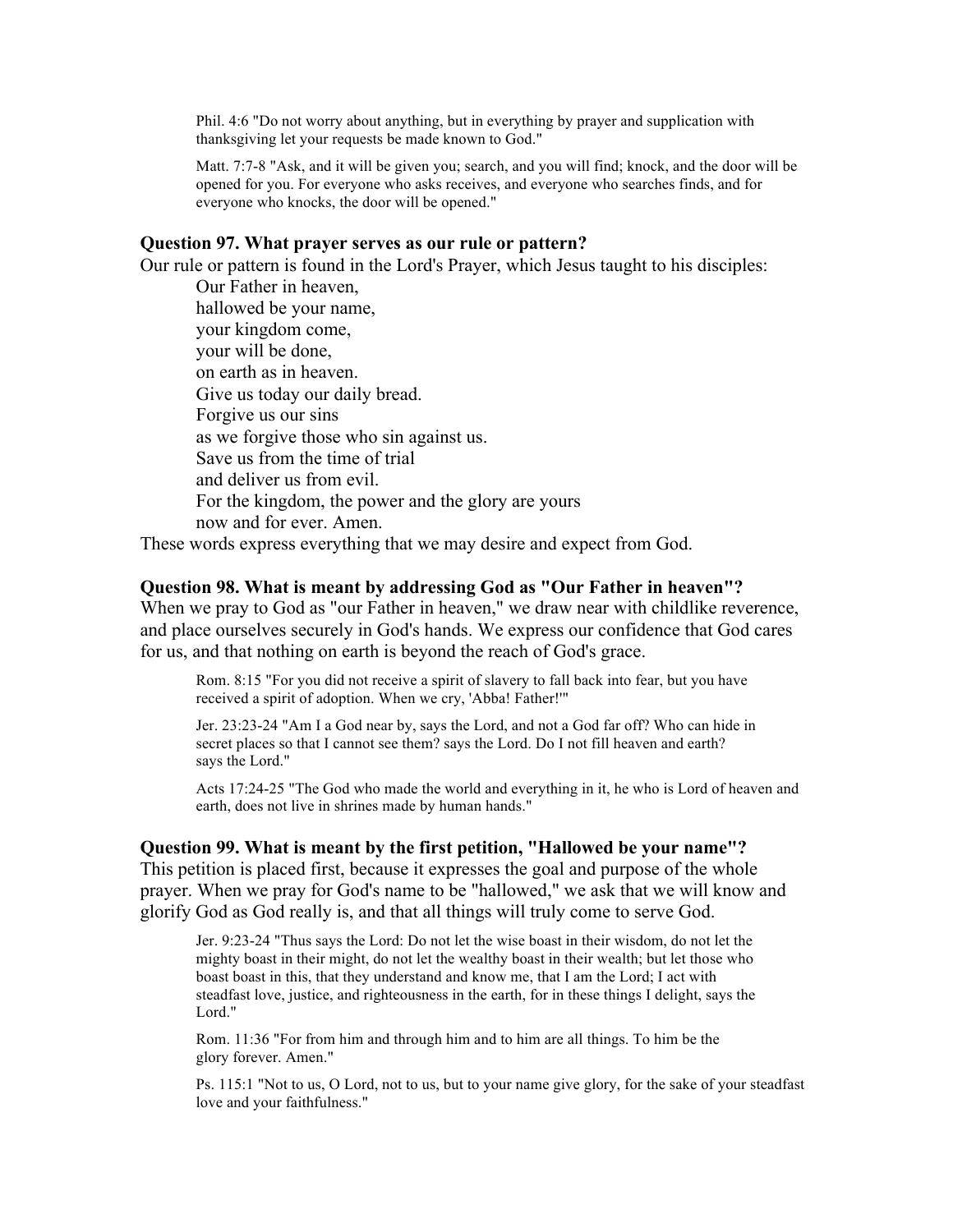# **Question 100. What is meant by the second petition, "Your kingdom come"?**

We ask God to come and rule among us through faith, love and justice. We pray for both the church and the world, that God will rule in our hearts through faith, in our personal relationships through love, and in our institutional affairs through justice.

Ps. 68:1 "Let God rise up, let his enemies be scattered; let those who hate him flee before him."

2 Thess. 3:1 "Finally, brothers and sisters, pray for us, so that the word of the Lord may spread rapidly and be glorified everywhere, just as it is among you."

Rev. 22:20 "The one who testifies to these things says, 'Surely I am coming soon.' Amen. Come, Lord Jesus!"

Rom. 8:22-24 "We know that the whole creation has been groaning in labor pains until now; and not only the creation, but we ourselves, who have the first fruits of the Spirit, groan inwardly while we wait for adoption, the redemption of our bodies. For in hope we were saved. Now hope that is seen is not hope. For who hopes for what is seen?"

1 Cor. 15:20, 28 "Christ has been raised from the dead, the first fruits of those who have died. When all things are subjected to him, then the Son himself will also be subjected to the one who put all things in subjection under him, so that God may be all in all."

# **Question 101. What is meant by the third petition, "Your will be done, on earth as in heaven"?**

Of course, God's will is always done, and will surely come to pass, whether we desire it or not. But the phrase "on earth as in heaven" means that we ask for the grace to do God's will on earth in the way that it is done in heaven — gladly and from the heart. We yield ourselves, in life and in death, to God's will.

Ps. 119:34-36 "Give me understanding, that I may keep your law and observe it with my whole heart. Lead me in the path of your commandments, for I delight in it. Turn my heart to your decrees, and not to selfish gain."

Ps. 103:20, 22 "Bless the Lord, O you his angels, you mighty ones who do his bidding, obedient to his spoken word. Bless the Lord, all his works, in all places of his dominion. Bless the Lord, O my soul."

Luke 22:42 "Father, if you are willing, remove this cup from me; yet, not my will but yours be done."

Rom. 12:2 "Do not be conformed to this world, but be transformed by the renewing of your minds, so that you may discern what is the will of God—what is good and acceptable and perfect."

### **Question 102. What is meant by the fourth petition, "Give us today our daily bread"?**

We ask God to supply all our needs, for we know that God, who cares for us in every area of our life, has promised to give us temporal as well as spiritual blessings. God commands us to pray each day for all that we need and no more, so that we will learn to rely completely on God.

Prov. 30:8 "Remove far from me falsehood and lying; give me neither poverty nor riches; feed me with the food that I need."

Ps. 90:17 "Let the favor of the Lord our God be upon us, and prosper for us the work of our hands—O prosper the work of our hands!"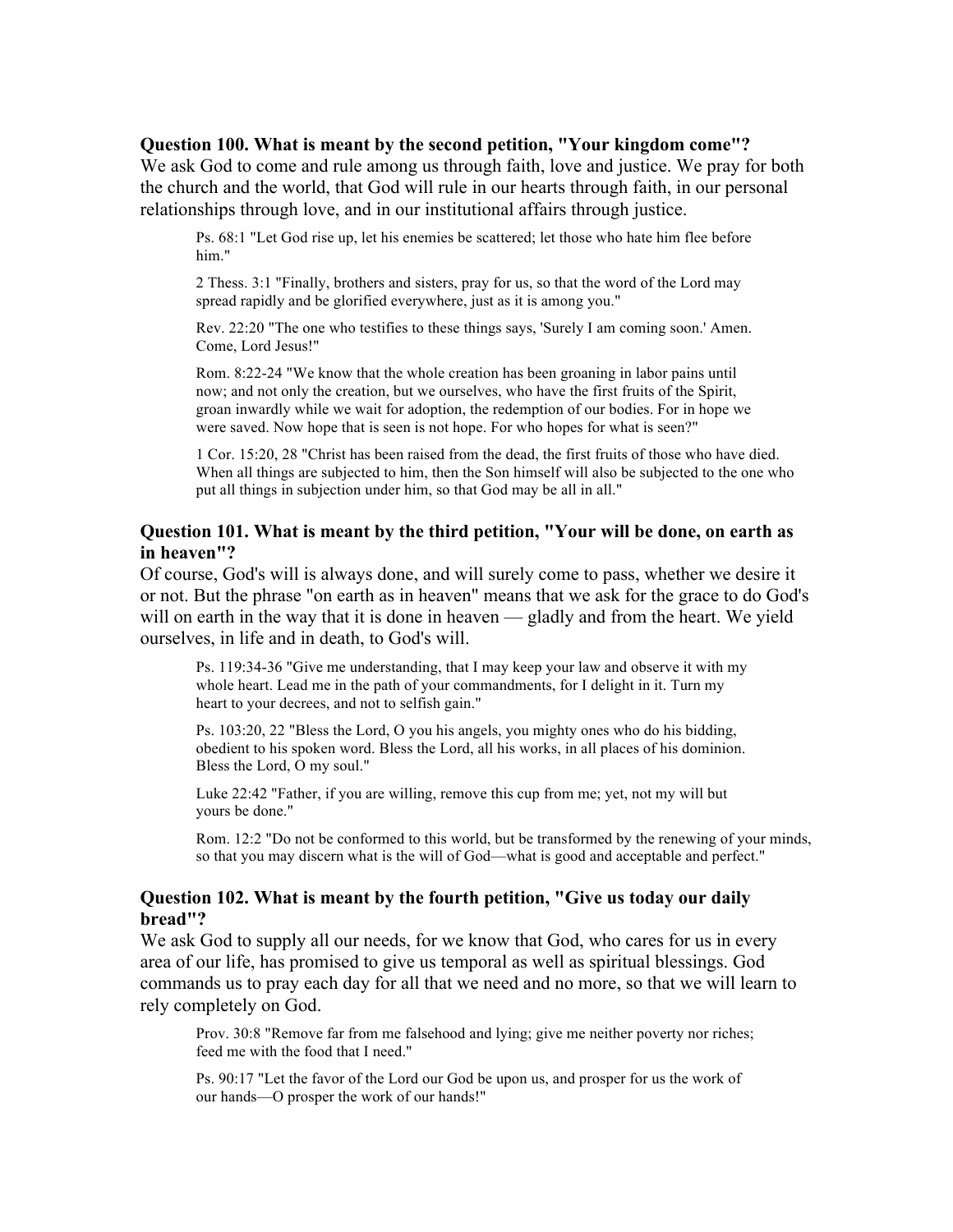Ps. 55:22 "Cast your burden on the Lord, and he will sustain you; he will never permit the righteous to be moved."

Ps. 72:4 "May he defend the cause of the poor of the people, give deliverance to the needy, and crush the oppressor."

Ps. 104:27-28 "These all look to you to give them their food in due season; when you give to them, they gather it up; when you open your hand, they are filled with good things."

# **Question 103. What is meant by the fifth petition, "Forgive us our sins as we forgive those who sin against us"?**

We pray that a new and right spirit will be put within us. We ask for the grace to treat others with the same mercy we have received from God. We ask that we will not resent or strike back at those who harm us, but that our hearts will be knit together with the merciful heart of God.

Matt. 18:33 "Should you not have had mercy on your fellow slave, as I had mercy on you?"

Matt. 6:14-15 "For if you forgive others their trespasses, your heavenly Father will also forgive you; but if you do not forgive others, neither will your Father forgive your trespasses."

Ps. 51:10 "Create in me a clean heart, O God, and put a new and right spirit within me."

1 John 2:1-2 "My little children, I am writing these things to you so that you may not sin. But if anyone does sin, we have an advocate with the Father, Jesus Christ the righteous; and he is the atoning sacrifice for our sins, and not for ours only but also for the sins of the whole world."

# **Question 104. What is meant by the final petition, "Save us from the time of trial and deliver us from evil"?**

We ask God to protect us from all that threatens to hurt or destroy us. We pray for the ability to resist sin and evil in our own lives, and for the grace to endure suffering in trust and without bitterness when it is unavoidable. We ask for the grace to believe in the love of God that will finally swallow up all the evil and hatred in the world.

2 Cor. 4:8 "We are afflicted in every way, but not crushed; perplexed, but not driven to despair."

Eph. 3:19 "To know the love of Christ that surpasses knowledge, so that you may be filled with all the fullness of God."

Matt. 26:41 "Stay awake and pray that you may not come into the time of trial; the spirit indeed is willing, but the flesh is weak."

# **Question 105. What is meant by the closing doxology, "For the kingdom, the power and the glory are yours now and for ever"?**

We give God thanks and praise for the kingdom more powerful than all enemies, for the power perfected in the weakness of love, and for the glory that includes our well-being and that of the whole creation, both now and to all eternity.

Rev. 5:12 "Singing with full voice, 'Worthy is the Lamb that was slaughtered to receive power and wealth and wisdom and might and honor and glory and blessing!'"

Rev. 4:11 "You are worthy, our Lord and God, to receive glory and honor and power, for you created all things, and by your will they existed and were created."